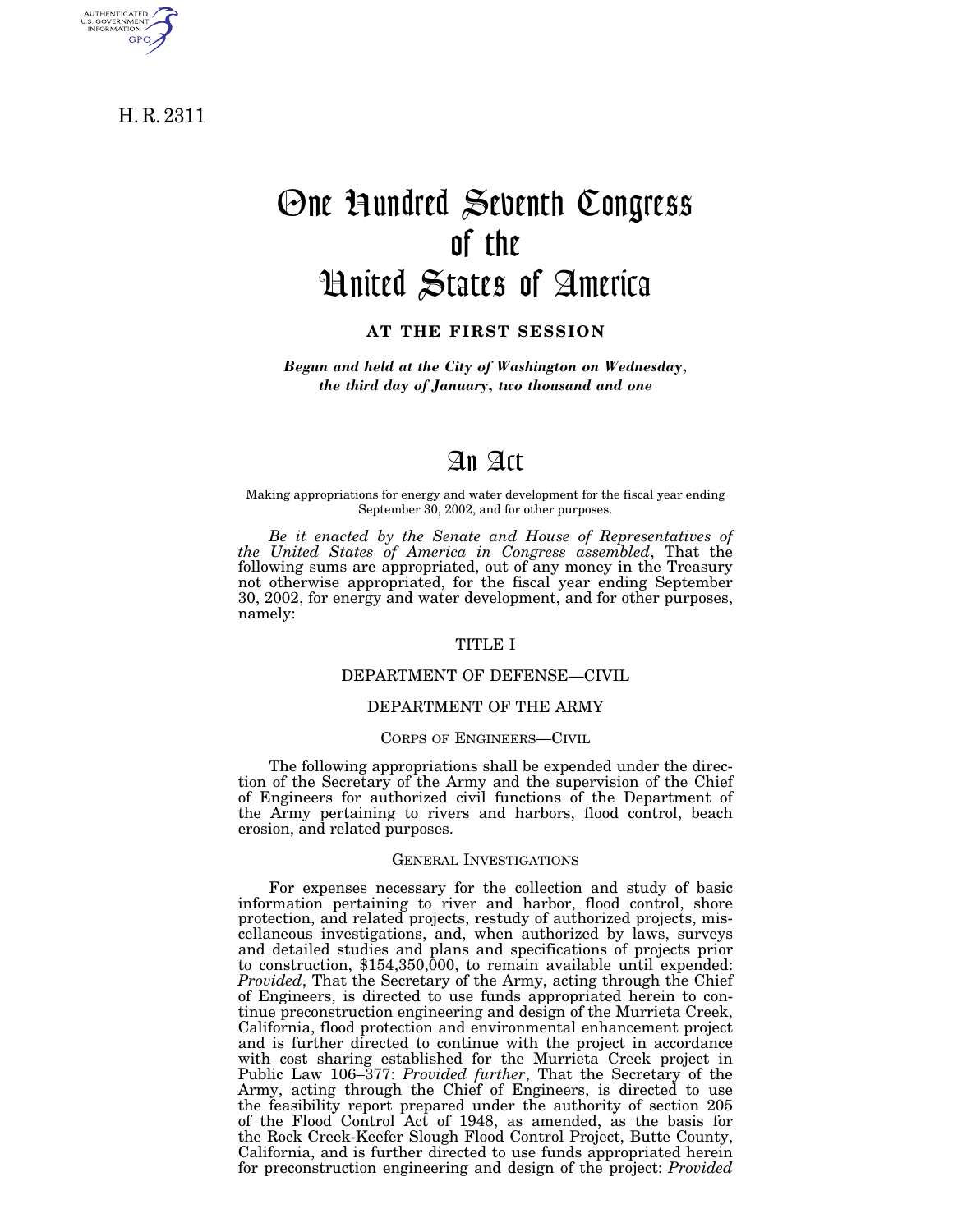*further*, That in conducting the Southwest Valley Flood Damage Reduction Study, Albuquerque, New Mexico, the Secretary of the Army, acting through the Chief of Engineers, shall include an evaluation of flood damage reduction measures that would otherwise be excluded from the feasibility analysis based on policies regarding the frequency of flooding, the drainage areas, and the amount of runoff: *Provided further*, That the Secretary of the Army, acting through the Chief of Engineers, is directed to conduct studies for flood damage reduction, environmental protection, environmental restoration, water supply, water quality, and other purposes in Tuscaloosa County, Alabama, and shall provide a comprehensive plan for the development, conservation, disposal, and utilization of water and related land resources, for flood damage reduction and allied purposes, including the determination of the need for a reservoir to satisfy municipal and industrial water supply needs: *Provided further*, That using \$1,000,000 of the funds provided herein, the Secretary of the Army, acting through the Chief of Engineers, is directed to conduct a comprehensive watershed study at full Federal expense to provide a framework for implementing activities to improve environmental quality of the Lake Tahoe Basin and the Secretary shall submit a feasibility level report within 30 months of enactment of this Act: *Provided further*, That appendix D, chapter 5 of Public Law 106–554 is amended in the last sentence under the subheading titled ''General Investigations'' by striking "a cost shared feasibility study of" and inserting "planning, engineering and design activities for''.

## CONSTRUCTION, GENERAL

For the prosecution of river and harbor, flood control, shore protection, and related projects authorized by laws; and detailed studies, and plans and specifications, of projects (including those for development with participation or under consideration for participation by States, local governments, or private groups) authorized or made eligible for selection by law (but such studies shall not constitute a commitment of the Government to construction), \$1,715,951,000, to remain available until expended, of which such sums as are necessary for the Federal share of construction costs for facilities under the Dredged Material Disposal Facilities program shall be derived from the Harbor Maintenance Trust Fund, as authorized by Public Law 104–303; and of which such sums as are necessary pursuant to Public Law 99–662 shall be derived from the Inland Waterways Trust Fund, for one-half of the costs of construction and rehabilitation of inland waterways projects, including rehabilitation costs for the Lock and Dam 11, Mississippi River, Iowa; Lock and Dam 12, Mississippi River, Iowa; Lock and Dam 24, Mississippi River, Illinois and Missouri; Lock and Dam 3, Mississippi River, Minnesota; and London Locks and Dam, Kanawha River, West Virginia, projects; and of which funds are provided for the following projects in the amounts specified:

San Timoteo Creek (Santa Ana River Mainstem), California, \$8,000,000;

Indianapolis Central Waterfront, Indiana, \$9,000,000;

Southern and Eastern Kentucky, Kentucky, \$4,000,000; Clover Fork, City of Cumberland, Town of Martin, Pike County (including Levisa Fork and Tug Fork Tributaries), Bell County, Floyd County, Martin County, and Harlan County,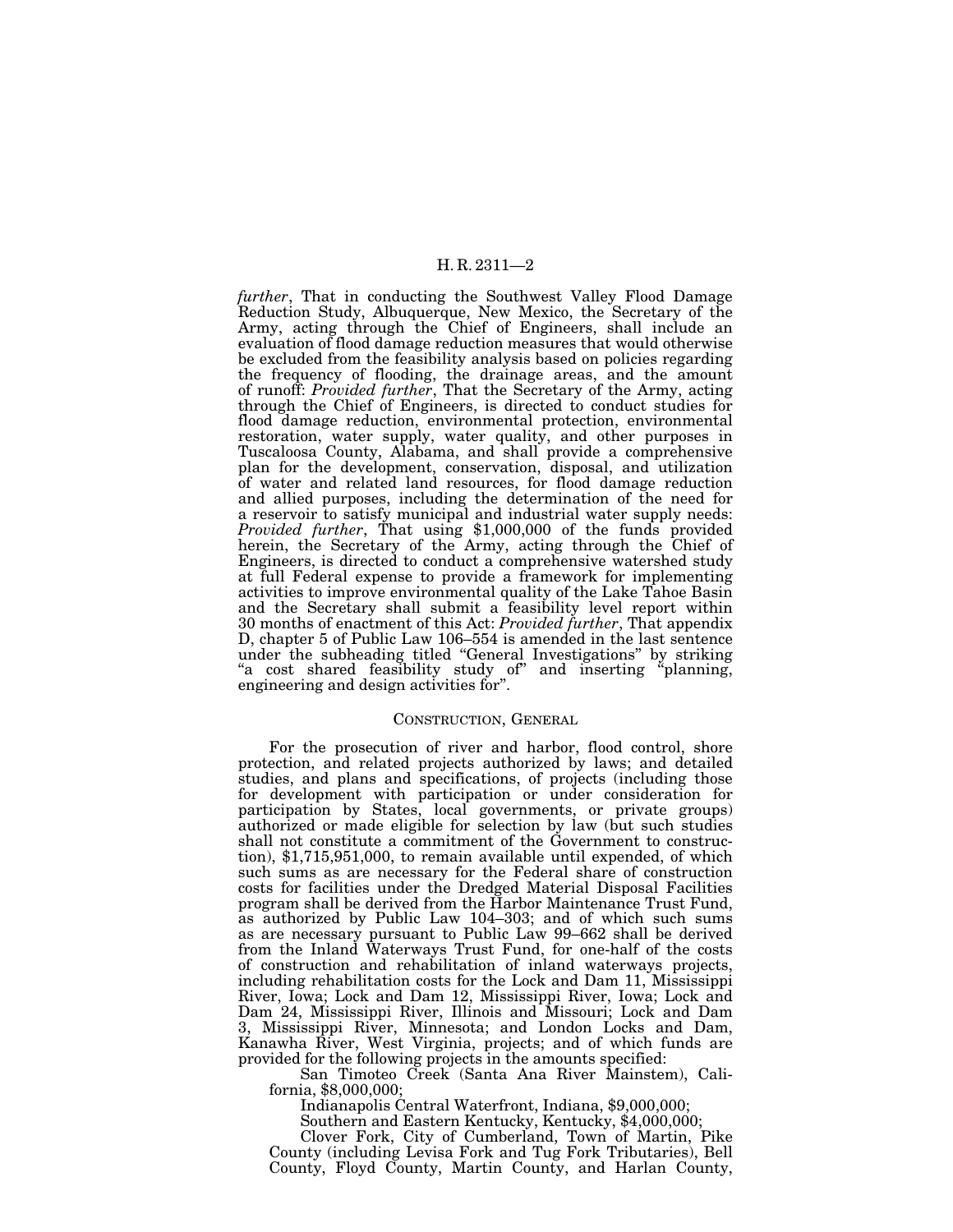Kentucky, elements of the Levisa and Tug Forks of the Big Sandy River and Upper Cumberland River, Kentucky, \$15,450,000; and

Lower Mingo County (Kermit), Upper Mingo County (including County Tributaries), Wayne County, and McDowell County, West Virginia, elements of the Levisa and Tug Forks of the Big Sandy River and Upper Cumberland River project, \$5,900,000:

*Provided*, That using \$1,000,000 of the funds appropriated herein, the Secretary of the Army, acting through the Chief of Engineers, is directed to modify the Carr Creek Lake, Kentucky, project at full Federal expense to provide additional water supply storage for the Upper Kentucky River Basin: *Provided further*, That with \$1,200,000 of the funds appropriated herein, the Secretary of the Army, acting through the Chief of Engineers, is directed to undertake design deficiency repairs to the Bois Brule Drainage and Levee District, Missouri, project, authorized and constructed under the authority of the Flood Control Act of 1936 with cost sharing consistent with the original project authorization: *Provided further*, That in accordance with section 332 of the Water Resources Development Act of 1999, the Secretary of the Army is directed to increase the authorized level of protection of the Bois Brule Drainage and Levee District, Missouri, project from 50 years to 100 years using \$700,000 of the funds appropriated herein, and the project costs allocated to the incremental increase in the level of protection shall be cost shared consistent with section 103(a) of the Water Resources Development Act of 1986, notwithstanding section 202(a) of the Water Resources Development Act of 1996: *Provided further*, That using \$200,000 of the funds provided herein, the Secretary of the Army, acting through the Chief of Engineers, is directed to conduct, at full Federal expense, technical studies of individual ditch systems identified by the State of Hawaii, and to assist the State in diversification by helping to define the cost of repairing and maintaining selected ditch systems: *Provided further*, That the Secretary of the Army, acting through the Chief of Engineers, is directed to use \$1,300,000 of the funds appropriated herein to continue construction of the navigation project at Kaumalapau Harbor, Hawaii: *Provided further*, That with \$800,000 of the funds provided herein, the Secretary of the Army, acting through the Chief of Engineers, is directed to continue preparation of a General Reevaluation Report of the Oak Island, Caswell Beach, and Holden Beach segments of the Brunswick County Beaches project in North Carolina: *Provided further*, That the Secretary of the Army, acting through the Chief of Engineers, is directed to use \$500,000 to undertake the Bowie County Levee Project, which is defined as Alternative B Local Sponsor Option, in the Corps of Engineers document entitled Bowie County Local Flood Protection, Red River, Texas, Project Design Memorandum No. 1, Bowie County Levee, dated April 1997: *Provided further*, That the Secretary of the Army is directed to use \$4,000,000 of the funds provided herein for the Dam Safety and Seepage/Stability Correction Program to continue construction of seepage control features at Waterbury Dam, Vermont: *Provided further*, That the Secretary of the Army, acting through the Chief of Engineers, using up to \$200,000 of the funds provided herein, is directed to complete the Aloha-Rigolette, Louisiana, project at full Federal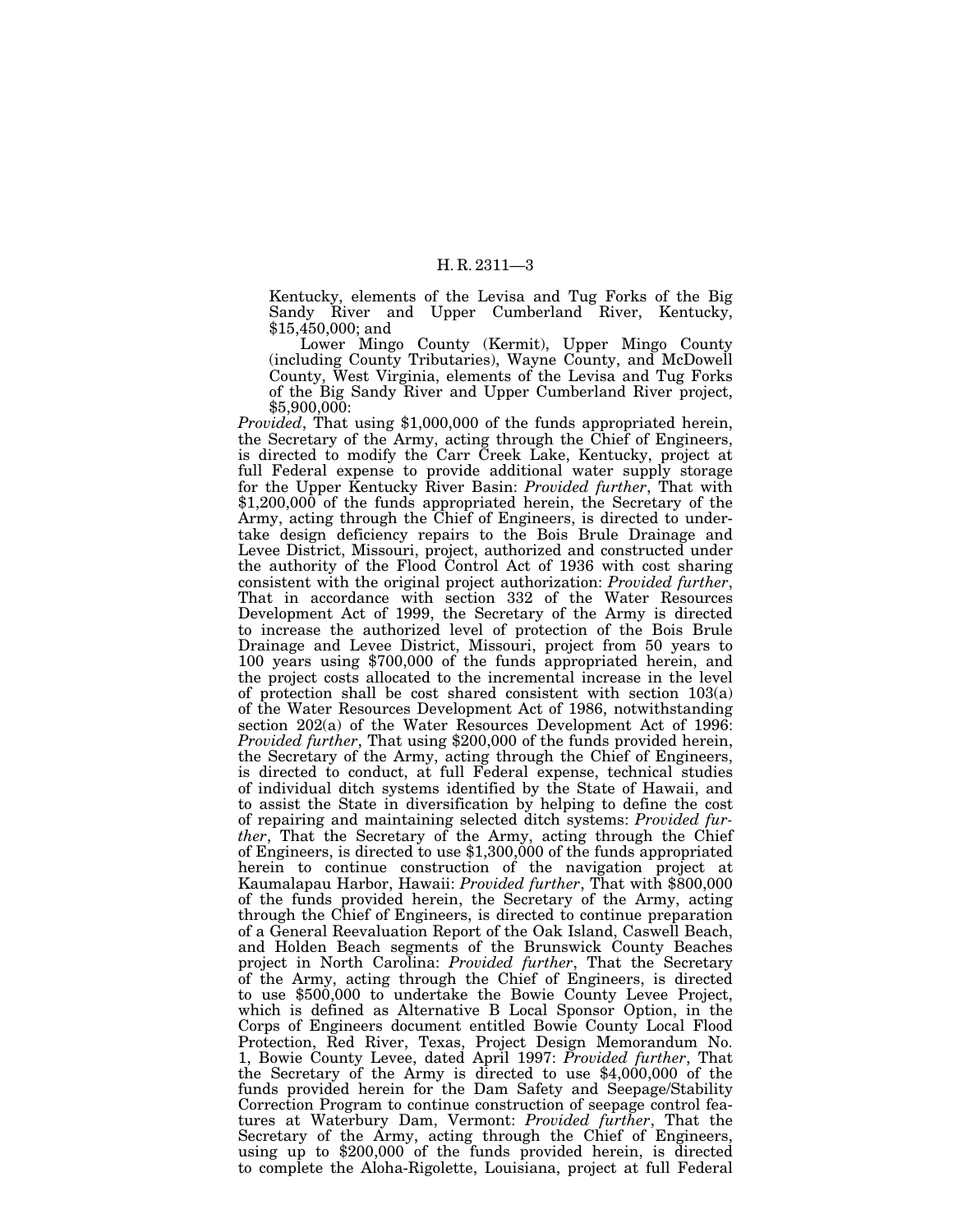expense: *Provided further*, That using \$500,000 of the funds provided herein, the Secretary of the Army, acting through the Chief of Engineers, is directed to proceed with the Shoalwater Bay Shoreline, Washington, project: *Provided further*, That all studies for the Shoalwater Bay Shoreline project shall be cost shared in the same proportion as the construction implementation costs: *Provided further*, That using \$2,500,000 of the funds provided herein, the Secretary of the Army, acting through the Chief of Engineers, is directed to proceed with a final design and initiate construction for the repair and replacement of the Jicarilla Municipal Water System in the town of Dulce, New Mexico: *Provided further*, That using \$750,000 of the funds provided herein, the Secretary of the Army, acting through the Chief of Engineers, is directed to proceed with the Missouri River Restoration Project and that erosion control measures implemented shall be primarily through nonstructural means such as planting of native vegetation, buffer strips, conservation easements, setbacks, and agricultural best management practices: *Provided further*, That with \$10,000,000 of the funds provided herein, the Secretary of the Army, acting through the Chief of Engineers, is directed to construct the Dallas Floodway Extension, Texas, project, including the Cadillac Heights feature, generally in accordance with the Chief of Engineers report dated December 7, 1999: *Provided further*, That the deadline for the report required under section 154(g) of Public Law 106–554 is extended to December 31, 2002: *Provided further*, That the Secretary of the Army, acting through the Chief of Engineers, is directed to use unexpended funds appropriated in Public Law 105–62, under the heading Construction, General for Salyersville, Kentucky, to construct additional recreation improvements at the Buckhorn Lake, Kentucky, project: *Provided further*, That using \$1,000,000 of the funds provided herein, the Secretary of the Army, acting through the Chief of Engineers, is directed to initiate construction on the Seward Harbor, Alaska, project in accordance with the Report of the Chief of Engineers dated June 8, 1999 and the economic justification contained therein: *Provided further*, That the Secretary of the Army, acting through the Chief of Engineers, is directed to use up to \$900,000 of funds previously appropriated to reimburse the City of Venice, Florida, for the costs incurred by the City prior to October 1998 for work accomplished by the City related to the relocation of the stormwater outfalls and the construction of the artificial reef that comprises an integral part of the project for beach nourishment, in Sarasota County, Florida: *Provided further*, That the Secretary of the Army, acting through the Chief of Engineers, is directed to use funds appropriated herein, for emergency bank stabilization measures at Lakeshore Park in Knoxville, Tennessee: *Provided further*, That the Secretary of the Army, acting through the Chief of Engineers, is directed to continue the Dickenson County Detailed Project Report as generally defined in Plan 4 of the Huntington District Engineer's Draft Supplement to the Section 202 General Plan for Flood Damage Reduction dated April 1997, including all Russell Fork tributary streams within the County and special considerations as may be appropriate to address the unique relocations and resettlement needs for the flood prone communities within the County: *Provided further*, That, with respect to the environmental infrastructure project in Lebanon, New Hampshire, for which funds are made available under this heading, the non-Federal interest shall receive credit toward the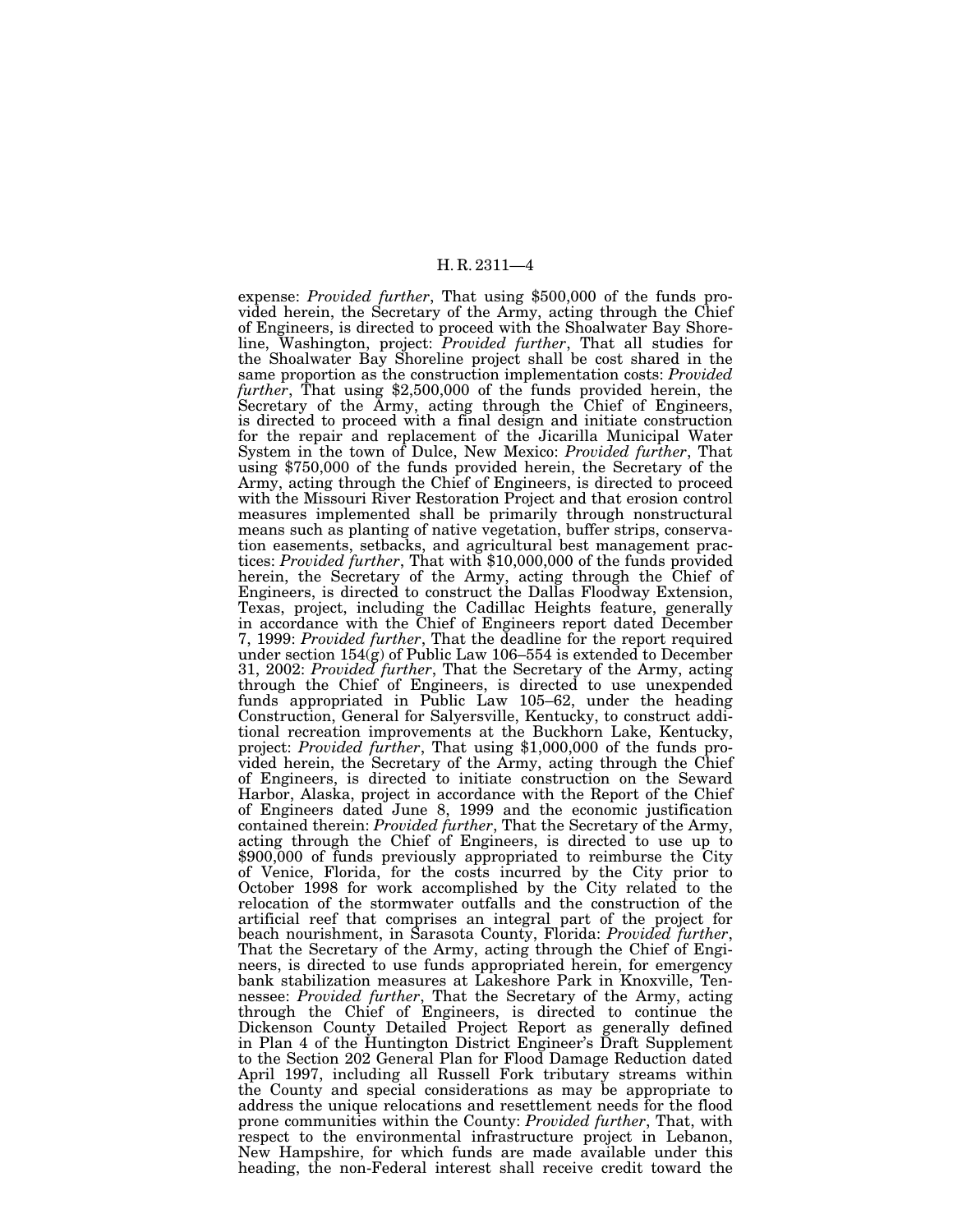non-Federal share of the cost of the project for work performed before the date of execution of the project cooperation agreement, if the Secretary determines the work is integral to the project: *Provided further*, That, for the Raritan River Basin, Green Brook Sub-Basin, New Jersey, project, the Secretary of the Army, acting through the Chief of Engineers, is directed to implement the locally preferred plan for the element in the western portion of Middlesex Borough, New Jersey, which includes the buyout of up to 22 homes, the flood proofing of four commercial buildings along Prospect Place and Union Avenue, and the buyout of up to three commercial buildings along Raritan and Lincoln Avenues, at a total estimated cost of  $$15,000,000$ , with an estimated Federal cost of  $$11,500,000$ and an estimated non-Federal cost of \$3,500,000.

FLOOD CONTROL, MISSISSIPPI RIVER AND TRIBUTARIES, ARKANSAS, ILLINOIS, KENTUCKY, LOUISIANA, MISSISSIPPI, MISSOURI, AND **TENNESSEE** 

For expenses necessary for prosecuting work of flood control, rescue work, repair, restoration, or maintenance of flood control projects threatened or destroyed by flood, as authorized by law (33 U.S.C. 702a and 702g–1), \$345,992,000, to remain available until expended: *Provided*, That, the Secretary of the Army, acting through the Chief of Engineers, is directed to convey to the Board of Mississippi Levee Commissioners any and all fee owned real property interests deemed excess to Army needs for disposal by the U.S. Army Corps of Engineers at its Casting Plant and its Bank Grading and Mat Loading Fleeting Area located in Greenville, Mississippi. This real property shall be used by the Board of Mississippi Levee Commissioners for the operation and maintenance of the Mississippi River and Tributaries Project as it deems necessary.

#### OPERATION AND MAINTENANCE, GENERAL

For expenses necessary for the preservation, operation, maintenance, and care of existing river and harbor, flood control, and related works, including such sums as may be necessary for the maintenance of harbor channels provided by a State, municipality or other public agency, outside of harbor lines, and serving essential needs of general commerce and navigation; surveys and charting of northern and northwestern lakes and connecting waters; clearing and straightening channels; and removal of obstructions to navigation, \$1,874,803,000, to remain available until expended, of which such sums as become available in the Harbor Maintenance Trust Fund, pursuant to Public Law 99–662, may be derived from that Fund, and of which such sums as become available from the special account established by the Land and Water Conservation Act of 1965, as amended (16 U.S.C. 460l), may be derived from that account for construction, operation, and maintenance of outdoor recreation facilities: *Provided*, That the Secretary of the Army, acting through the Chief of Engineers, is directed, within funds available for the Mobile Harbor, Alabama, project, to remove, transport, dispose, and remediate contaminated sediments in and adjacent to the Federal navigation projects for the Arlington Channel and the Garrows Bend Channel at Federal expense, and a non-Federal sponsor shall provide all necessary lands, easements, rightsof-way, and relocations that may be required for the disposal of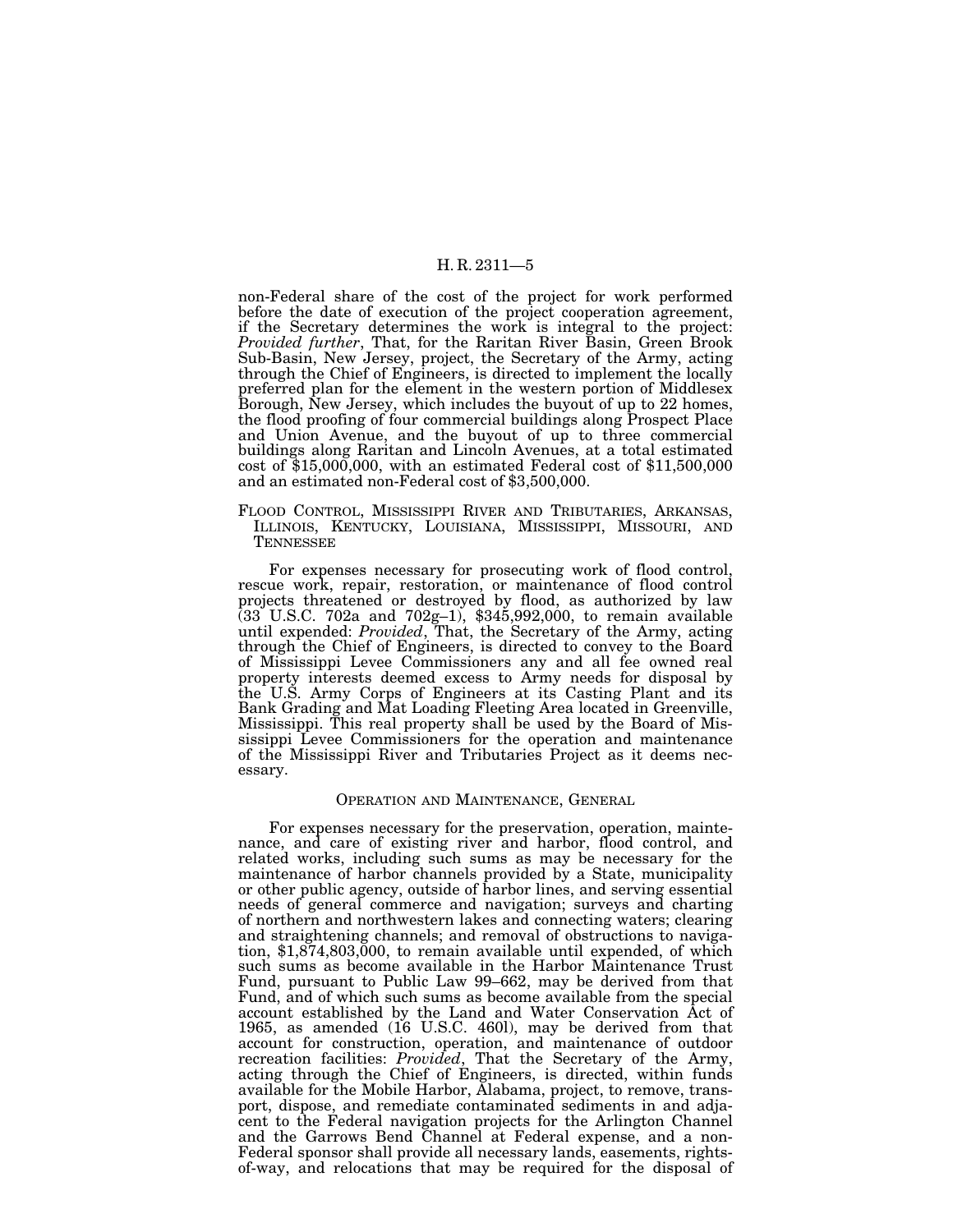dredged material: *Provided further*, That using funds appropriated herein, the Secretary of the Army, acting through the Chief of Engineers, is directed to perform cultural resource mitigation and recreation improvements at Waco Lake, Texas, at full Federal expense notwithstanding the provisions of the Water Supply Act of 1958: *Provided further*, That the Secretary of the Army, acting through the Chief of Engineers, is directed to use funds appropriated herein to grade the basin within the Hansen Dam feature of the Los Angeles County Drainage Area, California, project to enhance and maintain flood capacity and to provide for future use of the basin for compatible purposes consistent with the Master Plan, including recreation and environmental restoration: *Provided further*, That the Secretary of the Army, acting through the Chief of Engineers, is directed to use funds appropriated herein to fully investigate the development of an upland disposal site recycling program on the Black Warrior and Tombigbee Rivers, Alabama-Coosa Rivers, and the Mobile River projects: *Provided further*, That of funds appropriated herein for the Intracoastal Waterway, Delaware River to Chesapeake Bay, Delaware and Maryland, the Secretary of the Army, acting through the Chief of Engineers, is directed to reimburse the State of Delaware for normal operation and maintenance costs incurred by the State of Delaware for the SR1 Bridge from station 58+00 to station 293+00 between May 12, 1997 and September 30, 2002. Reimbursement costs shall not exceed \$1,277,000: *Provided further*, That the Secretary of the Army, acting through the Chief of Engineers, is directed to use funds appropriated herein to remove and reinstall the docks and causeway, in kind, and continue breakwater repairs at Astoria East Boat Basin, Oregon: *Provided further*, That using funds appropriated herein, the Secretary of the Army, acting through the Chief of Engineers, is directed to dredge a channel from the mouth of Wheeling Creek to Tunnel Green Park in Wheeling, West Virginia: *Provided further*, That the project for the Apalachicola, Chattahoochee, and Flint Rivers Navigation, authorized by section 2 of the River and Harbor Act of March 2, 1945 (Public Law 79– 14) and modified by the first section of the River and Harbor Act of 1946 (60 Stat. 635, chapter 595), is modified to authorize the Secretary, as part of navigation maintenance activities, to develop and implement a plan to be integrated into the longterm dredged material management plan being developed for the Corley Slough reach, as required by conditions of the State of Florida water quality certification, for periodically removing sandy dredged material from the disposal area known as Site 40, located at mile 36.5 of the Apalachicola River, and from other disposal sites that the Secretary may determine to be needed for the purpose of reuse of the disposal areas, by transporting and depositing the sand for environmentally acceptable beneficial uses in coastal areas of Florida to be determined in coordination with the State of Florida: *Provided further*, That the Secretary is authorized to acquire all lands, easements, and rights-of-way that may be determined by the Secretary, in consultation with the affected State, to be required for dredged material disposal areas to implement a long-term dredge material management plan: *Provided further*, That the long-term management plan shall be developed in coordination with the State of Florida no later than 2 years from the date of enactment of this Act: *Provided further*, That, of the funds herein, \$4,900,000 shall be made available for these purposes and \$8,000,000 shall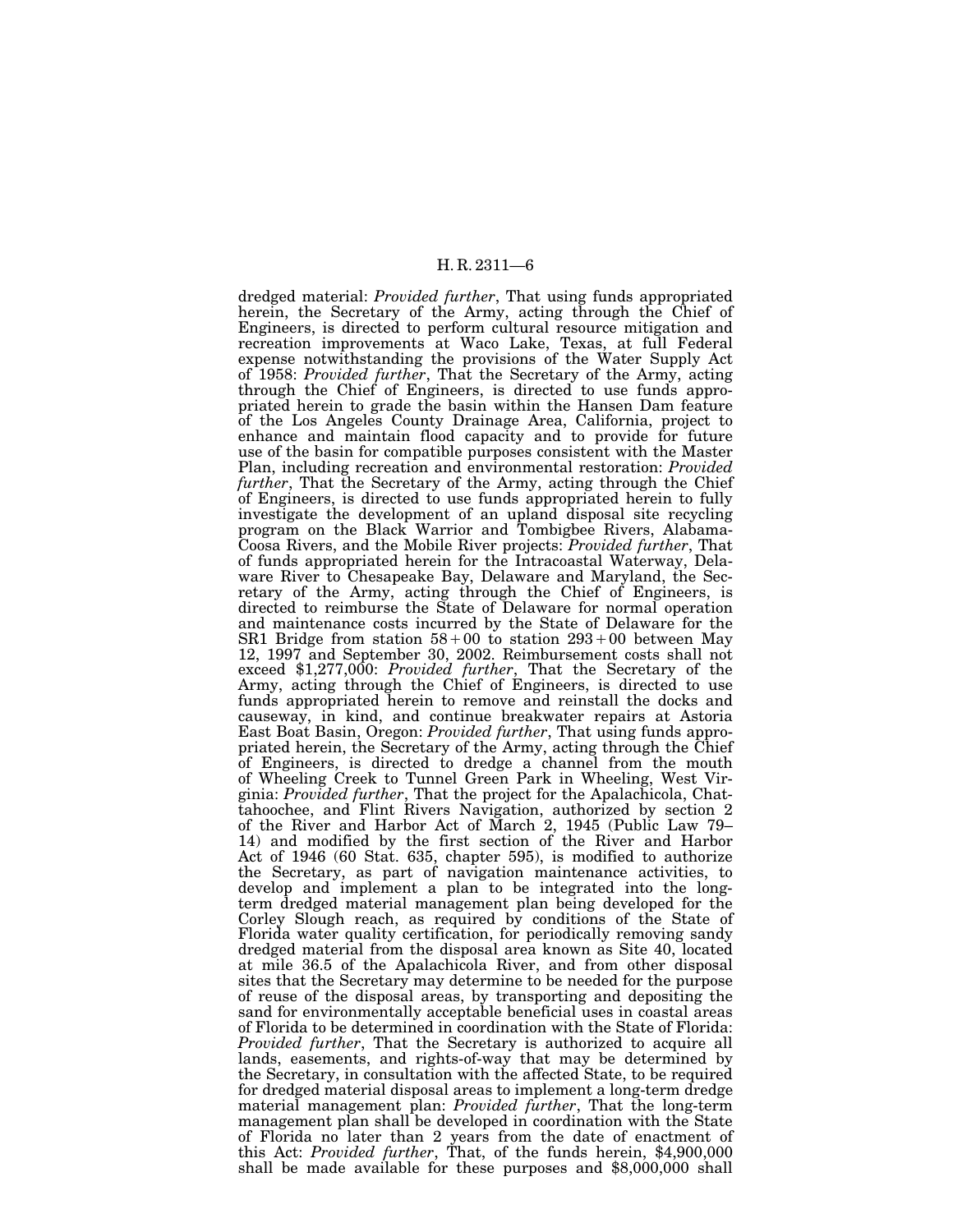be made available for normal operation and maintenance of the Apalachicola, Chattahoochee, and Flint Rivers navigation project.

#### FLOOD CONTROL AND COASTAL EMERGENCIES

#### (RESCISSION)

Of the funds made available under this heading in Public Law 107–20, \$25,000,000 are hereby rescinded.

#### REGULATORY PROGRAM

For expenses necessary for administration of laws pertaining to regulation of navigable waters and wetlands, \$127,000,000, to remain available until expended.

## FORMERLY UTILIZED SITES REMEDIAL ACTION PROGRAM

For expenses necessary to clean up contamination from sites throughout the United States resulting from work performed as part of the Nation's early atomic energy program, \$140,000,000, to remain available until expended.

#### GENERAL EXPENSES

For expenses necessary for general administration and related functions in the Office of the Chief of Engineers and offices of the Division Engineers, activities of the Humphreys Engineer Center Support Activity, the Institute for Water Resources, and headquarters support functions at the USACE Finance Center, \$153,000,000, to remain available until expended: *Provided*, That no part of any other appropriation provided in title I of this Act shall be available to fund the activities of the Office of the Chief of Engineers or the executive direction and management activities of the division offices: *Provided further*, That none of these funds shall be available to support an office of congressional affairs within the executive office of the Chief of Engineers.

#### ADMINISTRATIVE PROVISIONS

Appropriations in this title shall be available for official reception and representation expenses (not to exceed \$5,000); and during the current fiscal year the Revolving Fund, Corps of Engineers, shall be available for purchase (not to exceed 100 for replacement only) and hire of passenger motor vehicles.

#### GENERAL PROVISIONS

#### CORPS OF ENGINEERS—CIVIL

SEC. 101. (a) CONVEYANCE AUTHORIZED.—The Secretary of the Army shall convey to the Blue Township Fire District, Blue Township, Kansas, by quitclaim deed and without consideration, all right, title, and interest of the United States in and to a parcel of land consisting of approximately 4.35 acres located in Pottawatomie County, Tuttle Creek Lake, Kansas.

(b) DESCRIPTION OF PROPERTY.—The exact acreage and legal description of the real property to be conveyed under subsection (a) shall be determined by a survey satisfactory to the Secretary.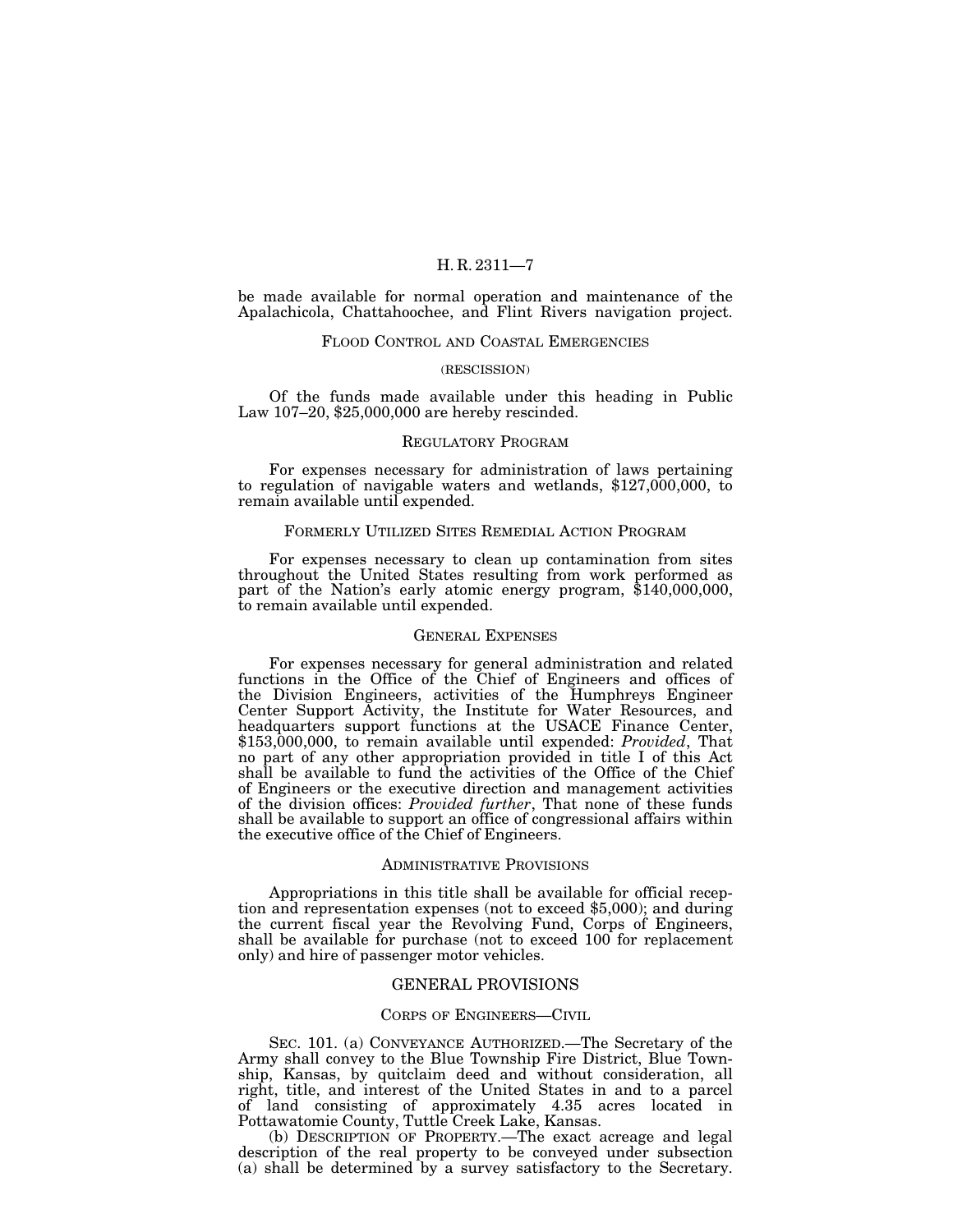(c) REVERSION.—If the Secretary determines that the property conveyed under subsection (a) ceases to be held in public ownership or to be used as a site for a fire station, all right, title, and interest in and to the property shall revert to the United States, at the option of the United States.

SEC. 102. For those shore protection projects funded in this Act which have Project Cooperation Agreements in place, the Secretary of the Army is directed to proceed with those projects in accordance with the cost sharing specified in the Project Cooperation Agreement: *Provided*, That the Secretary of the Army shall not accept or solicit non-Federal voluntary contributions for shore protection work in excess of the minimum requirements established by law; except that, when voluntary contributions are tendered by a non-Federal sponsor for the prosecution of work outside the authorized scope of the Federal project at full non-Federal expense, the Secretary is authorized to accept said contributions.

SEC. 103. Agreements proposed for execution by the Assistant Secretary of the Army for Civil Works or the United States Army Corps of Engineers after the date of the enactment of this Act pursuant to section 4 of the Rivers and Harbor Act of 1915, Public Law 64–291; section 11 of the River and Harbor Act of 1925, Public Law 68–585; the Civil Functions Appropriations Act, 1936, Public Law 75–208; section 215 of the Flood Control Act of 1968, as amended, Public Law 90–483; sections 104, 203, and 204 of the Water Resources Development Act of 1986, as amended, Public Law 99–662; section 206 of the Water Resources Development Act of 1992, as amended, Public Law 102–580; section 211 of the Water Resources Development Act of 1996, Public Law 104–303; and any other specific project authority, shall be limited to credits and reimbursements per project not to exceed \$10,000,000 in each fiscal year, and total credits and reimbursements for all applicable projects not to exceed \$50,000,000 in each fiscal year.

SEC. 104. ST. GEORGES BRIDGE, DELAWARE. None of the funds made available in this Act may be used to carry out any activity relating to closure or removal of the St. Georges Bridge across the Intracoastal Waterway, Delaware River to Chesapeake Bay, Delaware and Maryland, including a hearing or any other activity relating to preparation of an environmental impact statement concerning the closure or removal.

SEC. 105. The non-Federal interest shall receive credit towards the lands, easements, relocations, rights-of-way, and disposal areas required for the Lava Hot Springs restoration project in Idaho, and acquired by the non-Federal interest before execution of the project cooperation agreement: *Provided*, That the Secretary shall provide credit for work only if the Secretary determines such work to be integral to the project.

SEC. 106. GUADALUPE RIVER, CALIFORNIA. The project for flood control, Guadalupe River, California, authorized by section 401 of the Water Resources Development Act of 1986, and the Energy and Water Development Appropriation Acts of 1990 and 1992, is modified to authorize the Secretary to construct the project substantially in accordance with the General Reevaluation and Environmental Report for Proposed Project Modifications, dated February 2001, at a total cost of \$226,800,000, with an estimated Federal cost of \$128,700,000, and estimated non-Federal cost of \$98,100,000.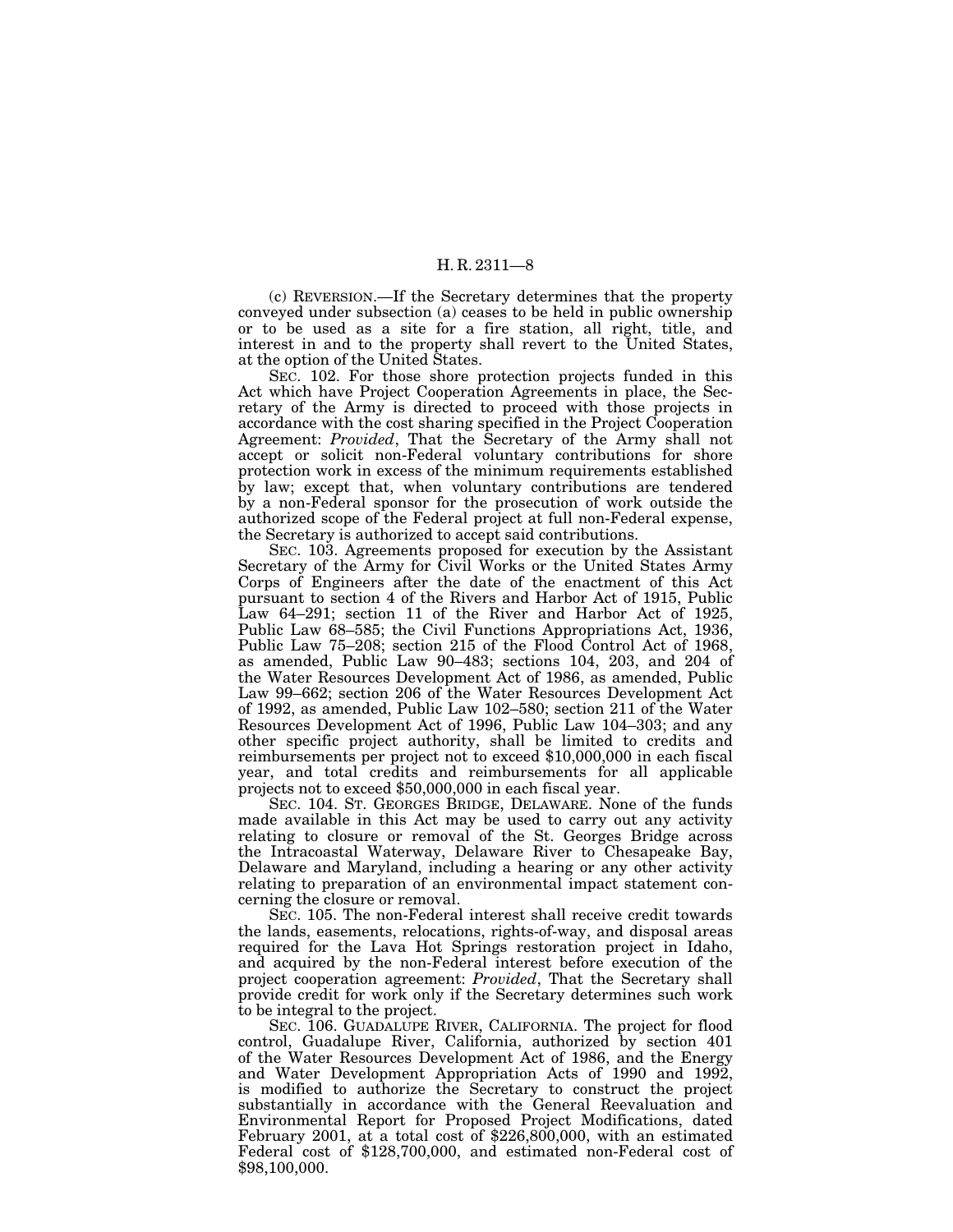SEC. 107. DESIGNATION OF NONNAVIGABILITY FOR PORTIONS OF GLOUCESTER COUNTY, NEW JERSEY. (a) DESIGNATION.—

(1) IN GENERAL.—The Secretary of the Army (referred to in section as the ''Secretary'') shall designate as nonnavigable the areas described in paragraph (3) unless the Secretary, after consultation with local and regional public officials (including local and regional planning organizations), makes a determination that 1 or more projects proposed to be carried out in 1 or more areas described in paragraph (2) are not in the public interest.

(2) DESCRIPTION OF AREAS.—The areas referred to in paragraph (1) are certain parcels of property situated in the West Deptford Township, Gloucester County, New Jersey, as depicted on Tax Assessment Map #26, Block #328, Lots #1, 1.03, 1.08, and 1.09, more fully described as follows:

(A) Beginning at the point in the easterly line of Church Street (49.50 feet wide), said beginning point being the following 2 courses from the intersection of the centerline of Church Street with the curved northerly rightof-way line of Pennsylvania-Reading Seashore Lines Railroad (66.00 feet wide)—

(i) along said centerline of Church Street N. 11°28′50″ E. 38.56 feet; thence

(ii) along the same N. 61°28′35″ E. 32.31 feet to the point of beginning.

(B) Said beginning point also being the end of the thirteenth course and from said beginning point runs; thence, along the aformentioned Easterly line of Church Street—

(i) N. 11°28′50″ E. 1052.14 feet; thence

(ii) crossing Church Street, N. 34°19′51″ W. 1590.16 feet; thence

(iii) N. 27°56′37″ W. 3674.36 feet; thence

(iv) N. 35°33′54″ W. 975.59 feet; thence

(v) N. 57°04′39″ W. 481.04 feet; thence

(vi) N. 36°22′55″ W. 870.00 feet to a point in the Pierhead and Bulkhead Line along the Southeasterly shore of the Delaware River; thence

(vii) along the same line N. 53°37′05″ E. 1256.19 feet; thence

(viii) still along the same, N. 86°10′29″ E. 1692.61 feet; thence, still along the same the following thirteenth courses

(ix) S. 67°44′20″ E. 1090.00 feet to a point in the Pierhead and Bulkhead Line along the Southwesterly shore of Woodbury Creek; thence

(x) S. 39°44′20″ E. 507.10 feet; thence (xi) S. 31°01′38″ E. 1062.95 feet; thence (xii) S. 34°34′20″ E. 475.00 feet; thence (xiii) S. 32°20′28″ E. 254.18 feet; thence (xiv) S. 52°55′49″ E. 964.95 feet; thence (xv) S. 56°24′40″ E. 366.60 feet; thence (xvi) S. 80°31′50″ E. 100.51 feet; thence (xvii) N. 75°30′00″ E. 120.00 feet; thence (xviii) N. 53°09′00″ E. 486.50 feet; thence (xix) N. 81°18′00″ E. 132.00 feet; thence (xx) S. 56°35′00″ E. 115.11 feet; thence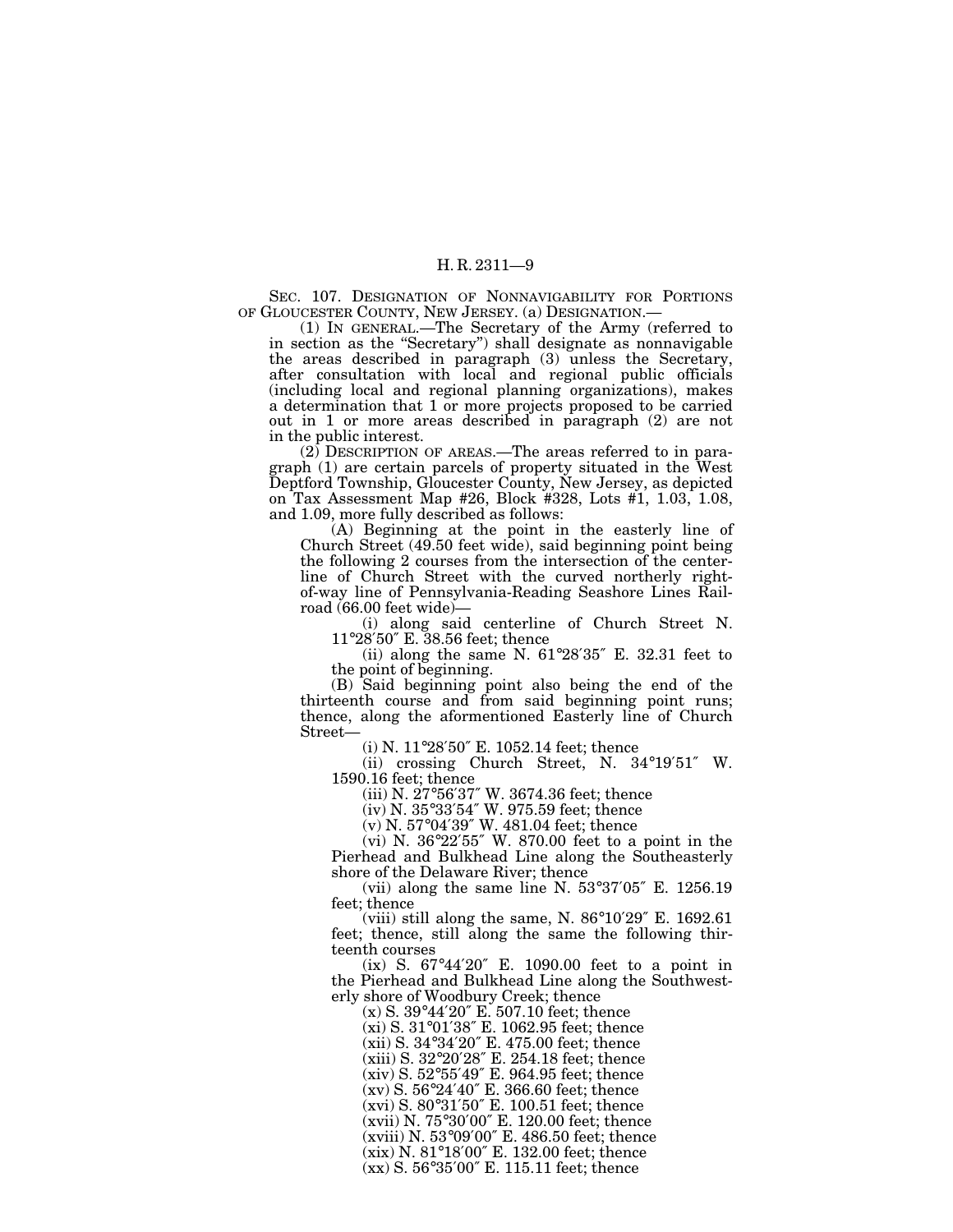(xxi) S. 42°00′00″ E. 271.00 feet; thence

(xxii) S. 48°30′00″ E. 287.13 feet to a point in the Northwesterly line of Grove Avenue (59.75 feet wide); thence

(xxiii) S. 23°09′50″ W. 4120.49 feet; thence

(xxiv) N. 66°50′10″ W. 251.78 feet; thence

(xxv) S. 36°05′20″ E. 228.64 feet; thence

(xxvi) S. 58°53′00″ W. 1158.36 feet to a point in the Southwesterly line of said River Lane; thence

(xxvii) S. 41°31′35″ E. 113.50 feet; thence

(xxviii) S. 61°28′35″ W. 863.52 feet to the point of beginning.

 $(C)(i)$  Except as provided in clause (ii), beginning at a point in the centerline of Church Street (49.50 feet wide) where the same is intersected by the curved northerly line of Pennsylvania-Reading Seashore Lines Railroad right-of-way (66.00 feet wide), along that Railroad, on a curve to the left, having a radius of 1465.69 feet, an arc distance of 1132.14 feet—

(I) N. 88°45′47″ W. 1104.21 feet; thence

(II) S. 69°06′30″ W. 1758.95 feet; thence

(III) N. 23°04′43″ W. 600.19 feet; thence

(IV) N. 19°15′32″ W. 3004.57 feet; thence

(V) N. 44°52′41″ W. 897.74 feet; thence

(VI) N. 32°26′05″ W. 2765.99 feet to a point in the Pierhead and Bulkhead Line along the Southeasterly shore of the Delaware River; thence

(VII) N. 53°37′05″ E. 2770.00 feet; thence

(VIII) S. 36°22′55″ E. 870.00 feet; thence

(IX) S. 57°04′39″ E. 481.04 feet; thence

(X) S. 35°33′54″ E. 975.59 feet; thence

(XI) S. 27°56′37″ E. 3674.36 feet; thence

(XII) crossing Church Street, S. 34°19′51″ E. 1590.16 feet to a point in the easterly line of Church Street; thence

(XIII) S. 11°28′50″ W. 1052.14 feet; thence

(XIV) S. 61°28′35″ W. 32.31 feet; thence

(XV) S. 11°28′50″ W. 38.56 feet to the point of beginning.

(ii) The parcel described in clause (i) does not include the parcel beginning at the point in the centerline of Church Street (49.50 feet wide), that point being N. 11°28′50″ E. 796.36 feet, measured along the centerline, from its intersection with the curved northerly right-ofway line of Pennsylvania-Reading Seashore Lines Railroad (66.00 feet wide)—

(I) N. 78°27′40″ W. 118.47 feet; thence

(II) N. 15°48′40″ W. 120.51 feet; thence

(III) N. 77°53′00″ E 189.58 feet to a point in the centerline of Church Street; thence

(IV) S. 11°28′50″ W. 183.10 feet to the point of beginning.

(b) LIMITS ON APPLICABILITY; REGULATORY REQUIREMENTS.—<br>(1) IN GENERAL.—The designation under subsection (a)(1)

shall apply to those parts of the areas described in subsection (a) that are or will be bulkheaded and filled or otherwise occupied by permanent structures, including marina facilities.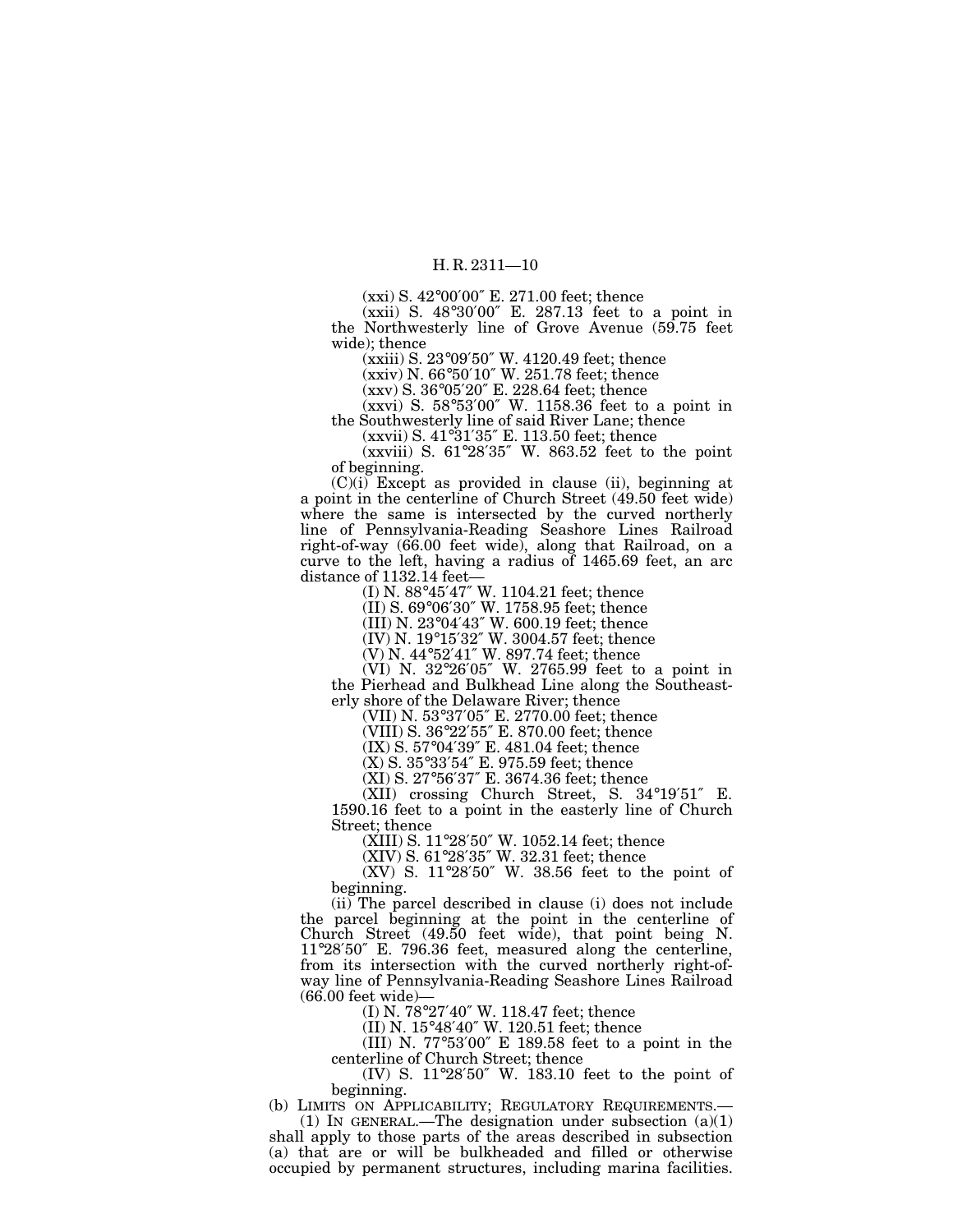(2) APPLICABLE LAW.—All activities described in paragraph (1) shall be subject to all applicable Federal law, including—

(A) the Act of March 3, 1899 (30 Stat. 1121, chapter 425);

(B) section 404 of the Federal Water Pollution Control Act (33 U.S.C. 1344); and

(C) the National Environmental Policy Act of 1969 (42 U.S.C. 4321 et seq.).

(c) TERMINATION OF DESIGNATION.—If, on the date that is 20 years after the date of enactment of this Act, any area or portion of an area described in subsection  $(a)(3)$  is not bulkheaded, filled, or otherwise occupied by permanent structures (including marina facilities) in accordance with subsection (b), or if work in connection with any activity authorized under subsection (b) is not commenced by the date that is 5 years after the date on which permits for the work are issued, the designation of nonnavigability under subsection (a)(1) for that area or portion of an area shall terminate.

SEC. 108. NOME HARBOR TECHNICAL CORRECTIONS. Section 101(a)(1) of Public Law 106–53 (the Water Resources Development Act of 1999) is amended by—

 $(1)$  striking "\$25,651,000" and inserting in its place ''\$39,000,000''; and

 $(2)$  striking "\$20,192,000" and inserting in its place ''\$33,541,000''.

SEC. 109. Section 211 of the Water Resources Development Act of 2000, Public Law 106–541, is amended by adding the following language at the end of subsection (d):

''(e) ENGINEERING RESEARCH AND DEVELOPMENT CENTER.—The Engineering Research and Development Center is exempt from the requirements of this section.''.

SEC. 110. Section 514(g) of the Water Resources Development Act of 1999, Public Law 106–53, is amended by striking ''fiscal years 2000 and 2001" and inserting in lieu thereof "fiscal years 2000 through 2002''.

SEC. 111. The Secretary of the Army, acting through the Chief of Engineers, is directed to modify the pump station intake structure and discharge line to preclude ice from interfering with pump operations at Fort Fairfield, Maine, flood control project: *Provided*, That all design and construction costs associated with the modifications of the Fort Fairfield, Maine, project shall be at Federal expense.

SEC. 112. CERRILLOS DAM, PUERTO RICO. The Secretary of the Army shall reassess the allocation of Federal and non-Federal costs for construction of the Cerrillos Dam, carried out as part of the project for flood control, Portugues and Bucana Rivers, Puerto Rico.

SEC. 113. STUDY OF CORPS CAPABILITY TO CONSERVE FISH AND WILDLIFE. Section 704(b) of the Water Resources Development Act of 1986 (33 U.S.C. 2263(b)) is amended—

(1) by redesignating paragraphs  $(1)$ ,  $(2)$ ,  $(3)$ , and  $(4)$  as subparagraphs  $(A)$ ,  $(B)$ ,  $(C)$ , and  $(D)$ , respectively;

 $(2)$  by striking "(b) The Secretary" and inserting the following:

''(b) PROJECTS.—

''(1) IN GENERAL.—The Secretary''; and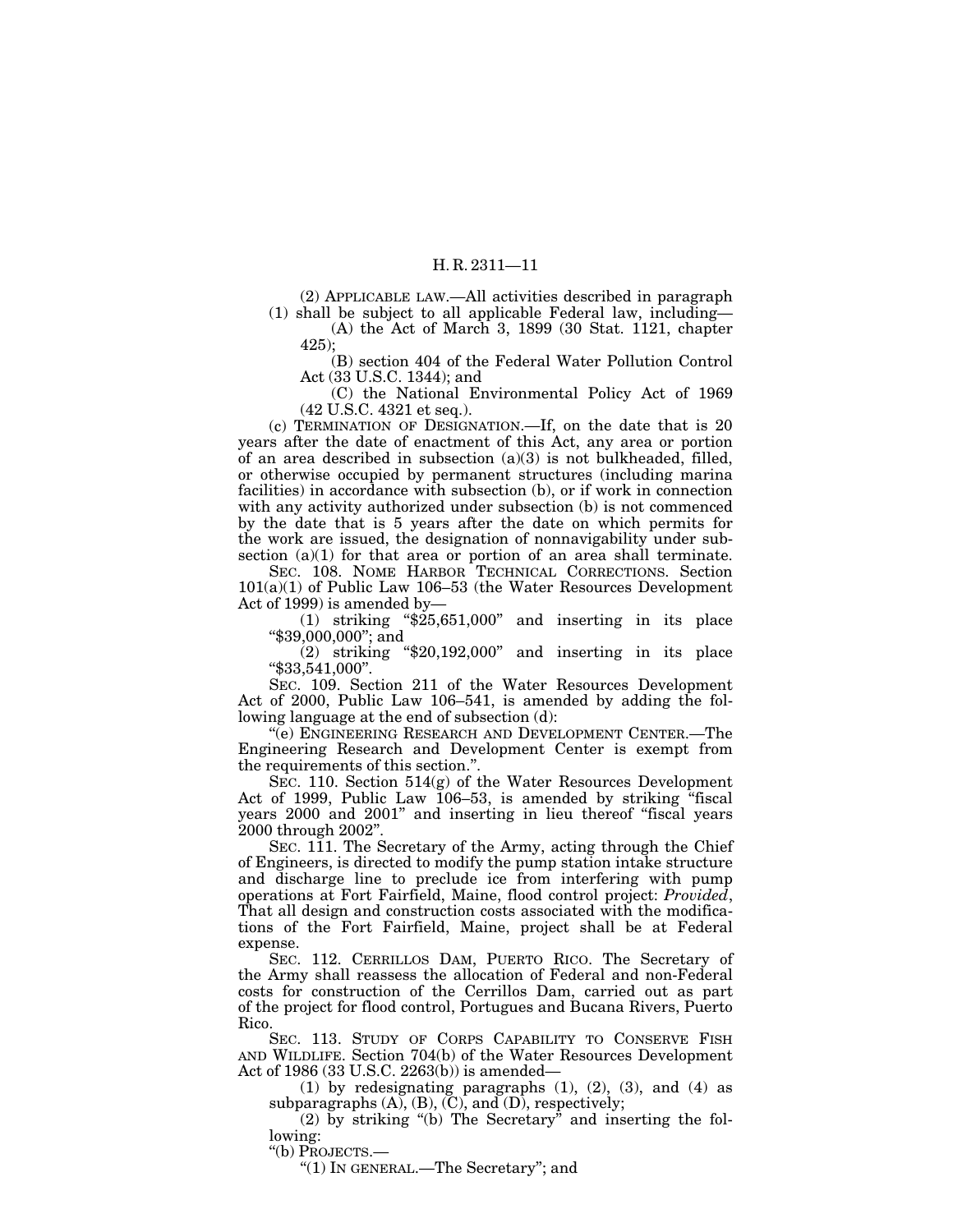(3) by striking ''The non-Federal share of the cost of any project under this section shall be 25 percent.'' and inserting the following:

''(2) COST SHARING.—

"(A) IN GENERAL.—The non-Federal share of the cost of any project under this subsection shall be 25 percent.

" $(B)$  FORM.—The non-Federal share may be provided through in-kind services, including the provision by the non-Federal interest of shell stock material that is determined by the Chief of Engineers to be suitable for use in carrying out the project.

"(C) APPLICABILITY.—The non-Federal interest shall be credited with the value of in-kind services provided on or after October 1, 2000, for a project described in paragraph (1) completed on or after that date, if the Secretary determines that the work is integral to the project."

SEC. 114. The flood control project for the Ramapo River at Oakland, New Jersey, authorized by section 401(a) of the Water Resources Development Act of 1986, Public Law 99–662, as amended by section 301(a)(9) of the Water Resources Development Act of 1996, Public Law 104–33, is modified to authorize the Secretary of the Army, acting through the Chief of Engineers, to construct the project at a total cost of \$18,000,000, with an estimated Federal cost of \$13,500,000 and an estimated non-Federal cost of \$4,500,000 less any credits allowed under applicable laws.

SEC. 115. Except for the historic scheduled maintenance dredging in the Delaware River, none of the funds appropriated in this Act shall be used to operate the dredge MCFARLAND other than for urgent dredging, emergencies and in support of national defense.

SEC. 116. The Secretary may not expend funds to accelerate the schedule to finalize the Record of Decision for the revision of the Missouri River Master Water Control Manual and any associated changes to the Missouri River Annual Operating Plan. During consideration of revisions to the manual in fiscal year 2002, the Secretary may consider and propose alternatives for achieving species recovery other than the alternatives specifically prescribed by the United States Fish and Wildlife Service in the biological opinion of the Service. The Secretary shall consider the views of other Federal agencies, non-Federal agencies, and individuals to ensure that other congressionally authorized purposes are maintained.

#### TITLE II

## DEPARTMENT OF THE INTERIOR

#### CENTRAL UTAH PROJECT

#### CENTRAL UTAH PROJECT COMPLETION ACCOUNT

For carrying out activities authorized by the Central Utah Project Completion Act, \$34,918,000, to remain available until expended, of which \$10,749,000 shall be deposited into the Utah Reclamation Mitigation and Conservation Account for use by the Utah Reclamation Mitigation and Conservation Commission.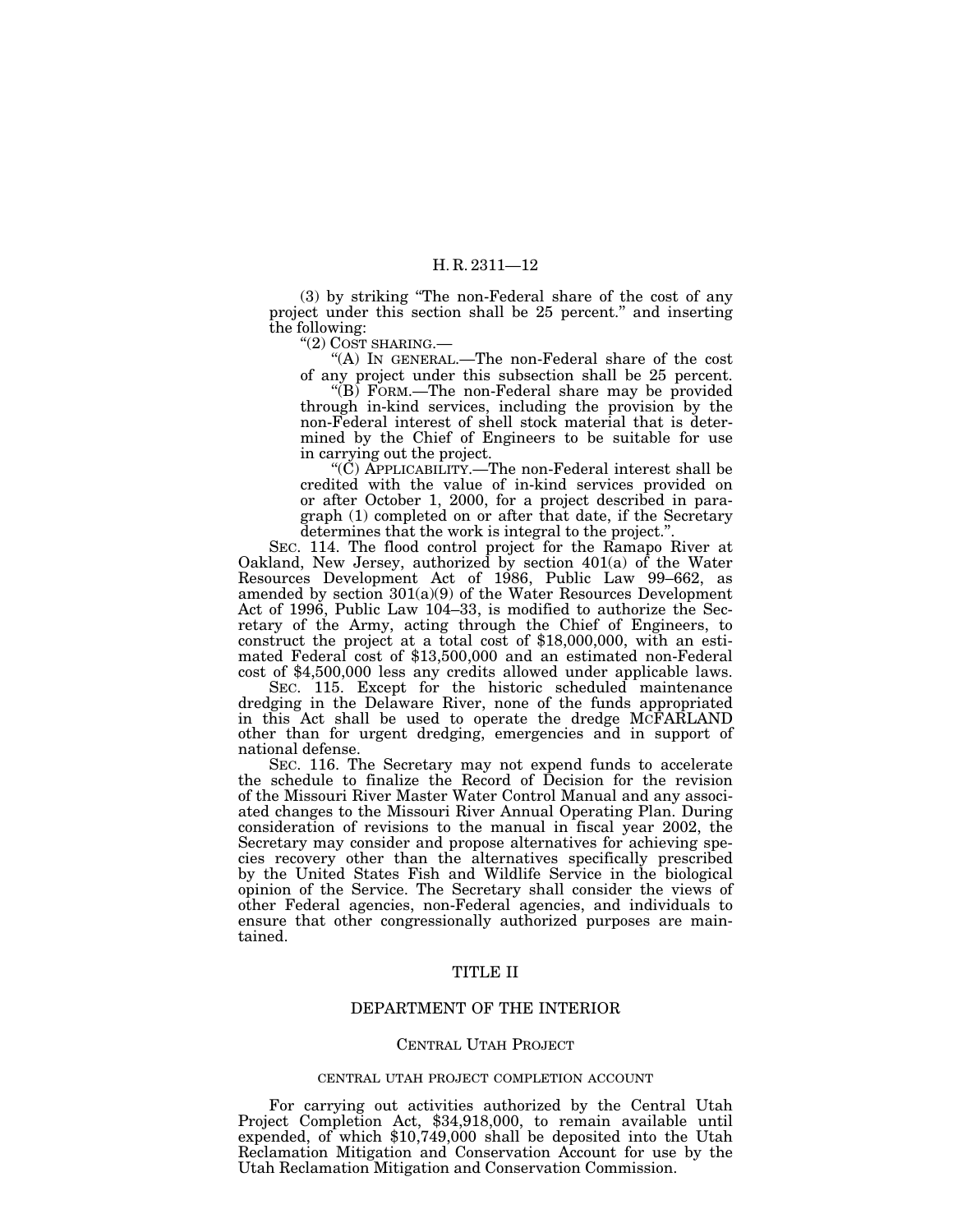In addition, for necessary expenses incurred in carrying out related responsibilities of the Secretary of the Interior, \$1,310,000, to remain available until expended.

#### BUREAU OF RECLAMATION

The following appropriations shall be expended to execute authorized functions of the Bureau of Reclamation:

#### WATER AND RELATED RESOURCES

#### (INCLUDING TRANSFER OF FUNDS)

For management, development, and restoration of water and related natural resources and for related activities, including the operation, maintenance, and rehabilitation of reclamation and other facilities, participation in fulfilling related Federal responsibilities to Native Americans, and related grants to, and cooperative and other agreements with, State and local governments, Indian tribes, and others, \$762,531,000, to remain available until expended, of which \$14,649,000 shall be available for transfer to the Upper Colorado River Basin Fund and \$31,442,000 shall be available for transfer to the Lower Colorado River Basin Development Fund; of which such amounts as may be necessary may be advanced to the Colorado River Dam Fund; of which \$8,000,000 shall be for on-reservation water development, feasibility studies, and related administrative costs under Public Law 106–163; and of which not more than \$500,000 is for high priority projects which shall be carried out by the Youth Conservation Corps, as authorized by 16 U.S.C. 1706: *Provided*, That such transfers may be increased or decreased within the overall appropriation under this heading: *Provided further*, That of the total appropriated, the amount for program activities that can be financed by the Reclamation Fund or the Bureau of Reclamation special fee account established by 16 U.S.C. 460l–6a(i) shall be derived from that Fund or account: *Provided further*, That funds contributed under 43 U.S.C. 395 are available until expended for the purposes for which contributed: *Provided further*, That funds advanced under 43 U.S.C. 397a shall be credited to this account and are available until expended for the same purposes as the sums appropriated under this heading: *Provided further*, That \$12,000,000 of the funds appropriated herein shall be deposited in the San Gabriel Basin Restoration Fund established by section 110 of division B, title I of Public Law 106–554, of which \$1,000,000 shall be for remediation in the Central Basin Municipal Water District: *Provided further*, That funds available for expenditure for the Departmental Irrigation Drainage Program may be expended by the Bureau of Reclamation for site remediation on a non-reimbursable basis: *Provided further*, That section 301 of Public Law 102–250, Reclamation States Emergency Drought Relief Act of 1991, as amended, is amended further by inserting "2001, and 2002" in lieu of "and 2001": *Provided further*, That of such funds, not more than \$1,500,000 shall be available to the Secretary for completion of a feasibility study for the Santa Fe-Pojoaque Regional Water System, New Mexico: *Provided further*, That the study shall be completed by September 30, 2002.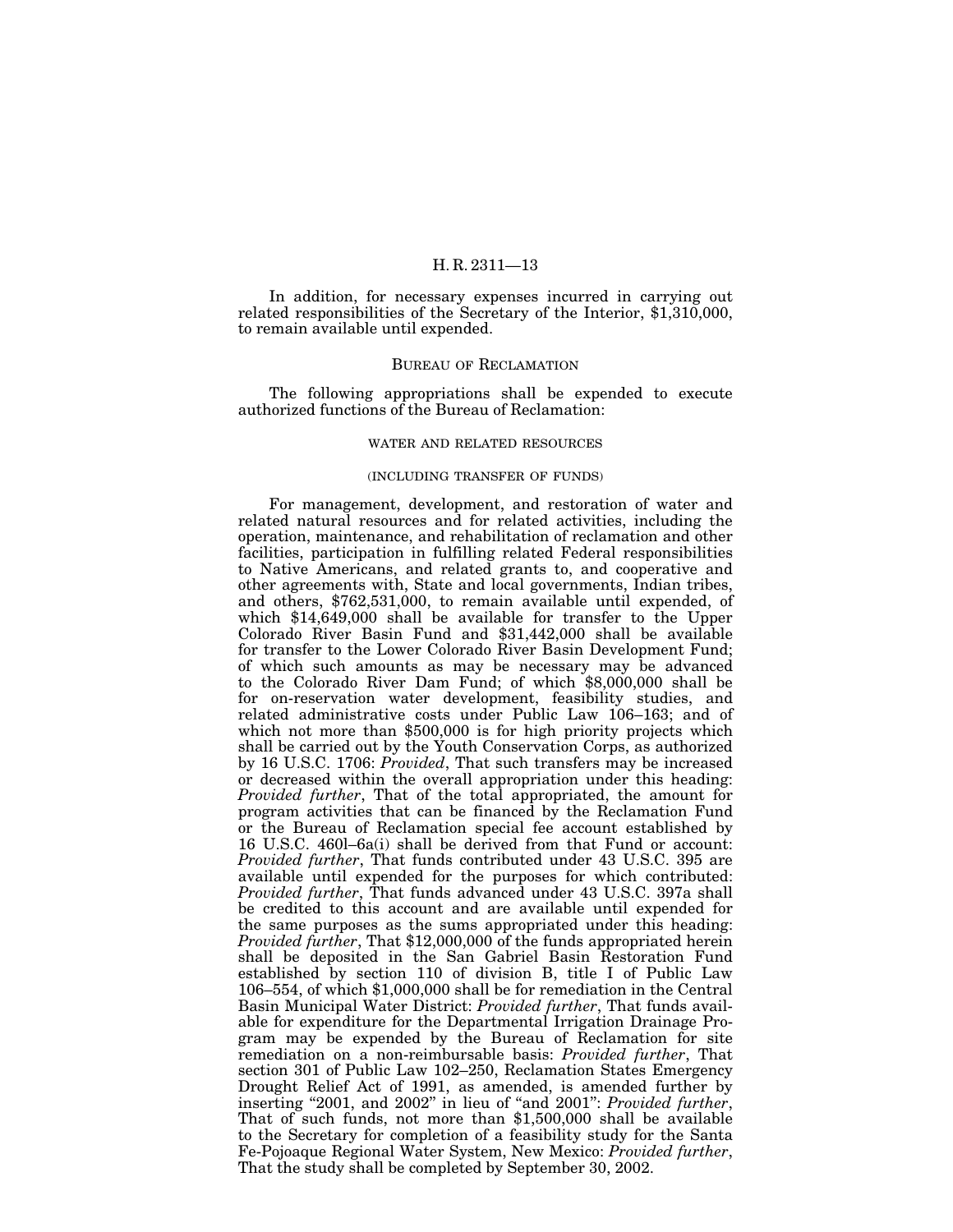## BUREAU OF RECLAMATION LOAN PROGRAM ACCOUNT

For the cost of direct loans and/or grants, \$7,215,000, to remain available until expended, as authorized by the Small Reclamation Projects Act of August 6, 1956, as amended (43 U.S.C. 422a– 422l): *Provided*, That such costs, including the cost of modifying such loans, shall be as defined in section 502 of the Congressional Budget Act of 1974, as amended: *Provided further*, That these funds are available to subsidize gross obligations for the principal amount of direct loans not to exceed \$26,000,000.

In addition, for administrative expenses necessary to carry out the program for direct loans and/or grants, \$280,000, to remain available until expended: *Provided*, That of the total sums appropriated, the amount of program activities that can be financed by the Reclamation Fund shall be derived from that Fund.

#### CENTRAL VALLEY PROJECT RESTORATION FUND

For carrying out the programs, projects, plans, and habitat restoration, improvement, and acquisition provisions of the Central Valley Project Improvement Act, \$55,039,000, to be derived from such sums as may be collected in the Central Valley Project Restoration Fund pursuant to sections  $3407(d)$ ,  $3404(c)(3)$ ,  $3405(f)$ , and  $3406(c)(1)$  of Public Law 102-575, to remain available until expended: *Provided*, That the Bureau of Reclamation is directed to assess and collect the full amount of the additional mitigation and restoration payments authorized by section 3407(d) of Public Law 102–575.

#### POLICY AND ADMINISTRATION

For necessary expenses of policy, administration, and related functions in the office of the Commissioner, the Denver office, and offices in the five regions of the Bureau of Reclamation, to remain available until expended, \$52,968,000, to be derived from the Reclamation Fund and be nonreimbursable as provided in 43 U.S.C. 377: *Provided*, That no part of any other appropriation in this Act shall be available for activities or functions budgeted as policy and administration expenses.

## ADMINISTRATIVE PROVISION

Appropriations for the Bureau of Reclamation shall be available for purchase of not to exceed four passenger motor vehicles for replacement only.

#### GENERAL PROVISIONS

#### DEPARTMENT OF THE INTERIOR

SEC. 201. In order to increase opportunities for Indian tribes to develop, manage, and protect their water resources, the Secretary of the Interior, acting through the Commissioner of the Bureau of Reclamation, is authorized to enter into grants and cooperative agreements with any Indian tribe, institution of higher education, national Indian organization, or tribal organization pursuant to 31 U.S.C. 6301–6308. Nothing in this Act is intended to modify or limit the provisions of the Indian Self Determination Act (25 U.S.C. 45 et seq.).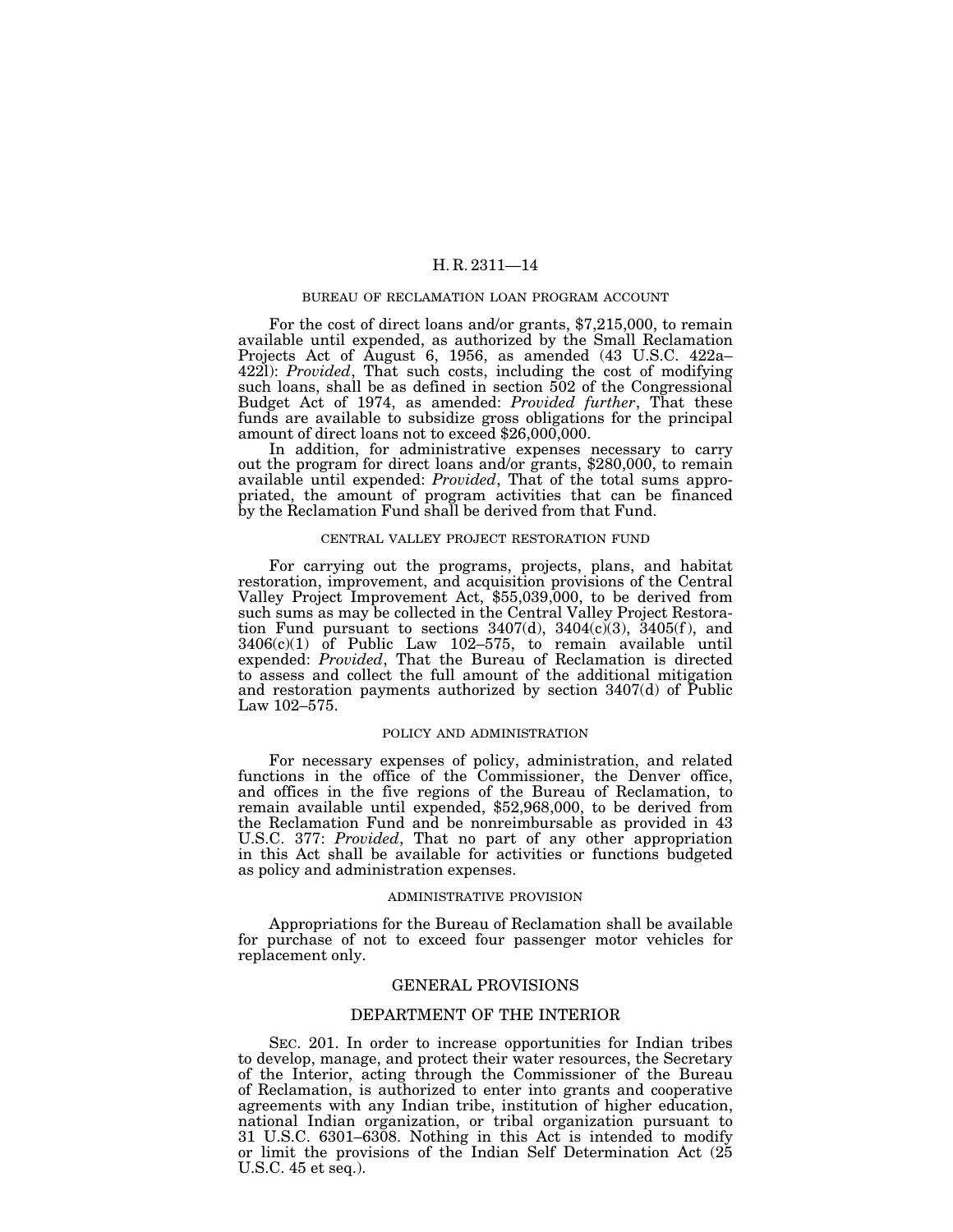SEC. 202. SAN GABRIEL BASIN, CALIFORNIA. (a) ADMINISTRATION OF RESTORATION FUND.—Section  $110(a)(2)$  of the Miscellaneous Appropriations Act, 2001 (as enacted into law by section  $1(a)(4)$ of Public Law 106–554) is amended by striking ''the Secretary of the Army'' and inserting ''the Secretary of the Interior''.

(b) PURPOSES OF RESTORATION FUND.—Section  $110(a)(3)(A)$  of such Act is amended by striking clauses (i) and (ii) and inserting the following:

''(i) to provide grants to the San Gabriel Basin Water Quality Authority and the Central Basin Municipal Water District to reimburse such agencies for the Federal share of the costs associated with designing and constructing water quality projects to be administered by such agencies; and

''(ii) to provide grants to reimburse the San Gabriel Basin Water Quality Authority and the Central Basin Municipal Water District for the Federal share of the costs required to operate any project constructed under this section for a period not to exceed 10 years, following the initial date of operation of the project.''.

 $(c)$  COST-SHARING LIMITATION.—Section  $110(a)(3)(B)$  of such Act (114 Stat. 2763A–223) is amended by adding at the end the following:

> ''(iii) CREDITS TOWARD NON-FEDERAL SHARE.—For purposes of clause (ii), the Secretary shall credit the San Gabriel Basin Water Quality Authority with the value of all prior expenditures by non-Federal interests made after February 11, 1993, that are compatible with the purposes of this section, including—

 $\sqrt{N}(I)$  all expenditures made by non-Federal interests to design and construct water quality projects, including expenditures associated with environmental analyses and public involvement activities that were required to implement the water quality projects in compliance with applicable Federal and State laws; and

''(II) all expenditures made by non-Federal interests to acquire lands, easements, rights-ofway, relocations, disposal areas, and water rights that were required to implement a water quality project.''.

SEC. 203. The Secretary of the Interior is authorized and directed to use not to exceed \$1,000,000 of the funds appropriated under title II to refund amounts received by the United States as payments for charges assessed by the Secretary prior to January 1, 1994 for failure to file certain certification or reporting forms prior to the receipt of irrigation water, pursuant to sections 206 and 224(c) of the Reclamation Reform Act of 1982 (43 U.S.C. 390ff, 390ww(c)), including the amount of associated interest assessed by the Secretary and paid to the United States pursuant to section 224(i) of the Reclamation Reform Act of 1982 (43 U.S.C. 390ww(i)).

SEC. 204. LOWER COLORADO RIVER BASIN DEVELOPMENT FUND. (a) IN GENERAL.—Notwithstanding section 403(f) of the Colorado River Basin Project Act (43 U.S.C. 1543(f)), no amount from the Lower Colorado River Basin Development Fund shall be paid to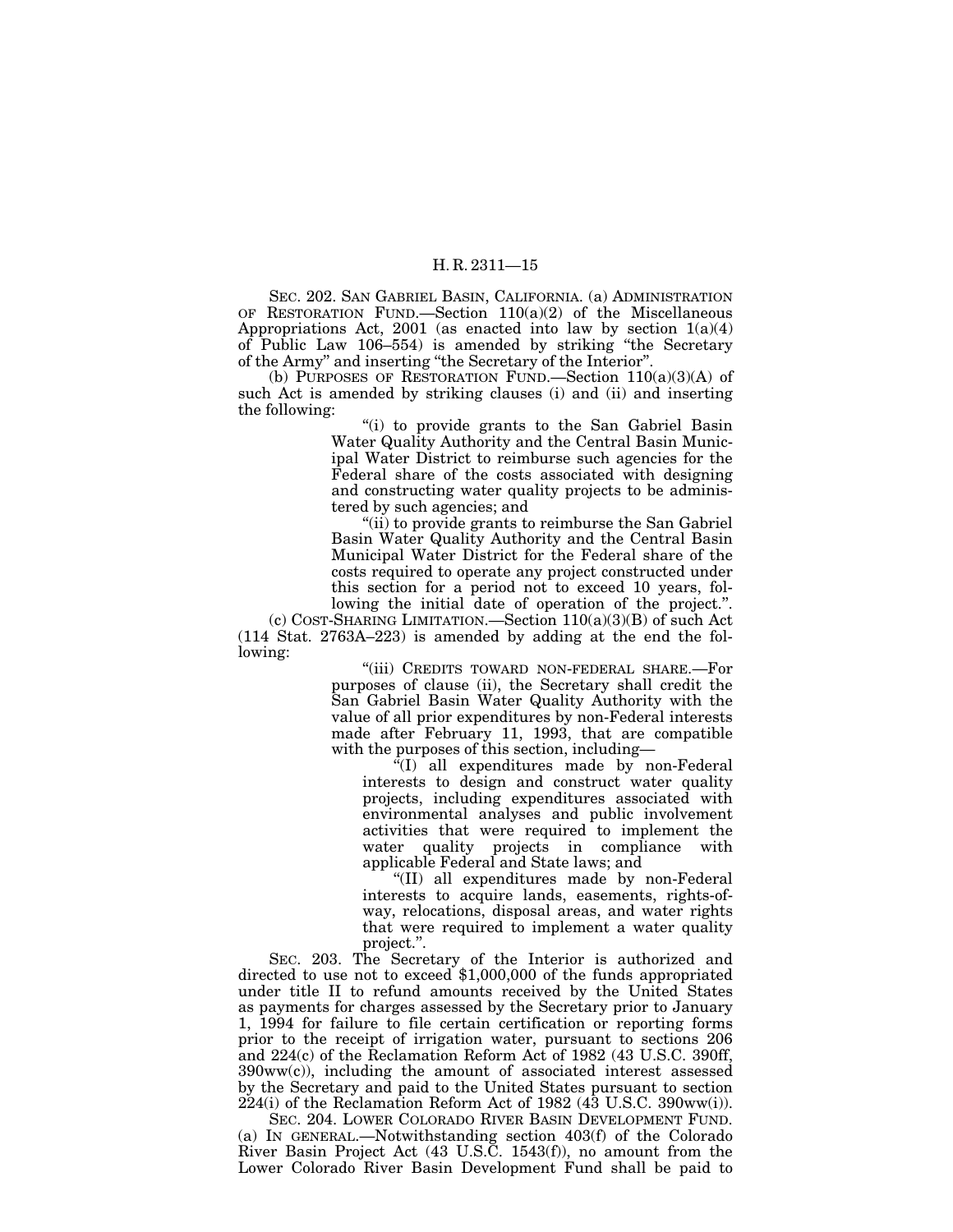the general fund of the Treasury until each provision of the Stipulation Regarding a Stay and for Ultimate Judgment Upon the Satisfaction of Conditions, filed in United States district court on May 3, 2000, in Central Arizona Water Conservation District v. United States (No. CIV 95–625–TUC–WDB (EHC), No. CIV 95–1720–OHX– EHC (Consolidated Action)) is met.

(b) PAYMENT TO GENERAL FUND.—If any of the provisions of the stipulation referred to in subsection (a) are not met by the date that is 3 years after the date of enactment of this Act, payments to the general fund of the Treasury shall resume in accordance with section 403(f) of the Colorado River Basin Project Act (43 U.S.C. 1543(f)).

(c) AUTHORIZATION.—Amounts in the Lower Colorado River Basin Development Fund that but for this section would be returned to the general fund of the Treasury shall not be expended until further Act of Congress.

SEC. 205. (a) None of the funds appropriated or otherwise made available by this Act may be used to determine the final point of discharge for the interceptor drain for the San Luis Unit until development by the Secretary of the Interior and the State of California of a plan, which shall conform to the water quality standards of the State of California as approved by the Administrator of the Environmental Protection Agency, to minimize any detrimental effect of the San Luis drainage waters.

(b) The costs of the Kesterson Reservoir Cleanup Program and the costs of the San Joaquin Valley Drainage Program shall be classified by the Secretary of the Interior as reimbursable or nonreimbursable and collected until fully repaid pursuant to the ''Cleanup Program—Alternative Repayment Plan'' and the ''SJVDP—Alternative Repayment Plan'' described in the report entitled ''Repayment Report, Kesterson Reservoir Cleanup Program and San Joaquin Valley Drainage Program, February 1995'', prepared by the Department of the Interior, Bureau of Reclamation. Any future obligations of funds by the United States relating to, or providing for, drainage service or drainage studies for the San Luis Unit shall be fully reimbursable by San Luis Unit beneficiaries of such service or studies pursuant to Federal reclamation law.

SEC. 206. The Secretary of the Interior, in accepting payments for the reimbursable expenses incurred for the replacement, repair, and extraordinary maintenance with regard to the Valve Rehabilitation Project at the Arrowrock Dam on the Arrowrock Division of the Boise Project in Idaho, shall recover no more than \$6,900,000 of such expenses according to the application of the current formula for charging users for reimbursable operation and maintenance expenses at Bureau of Reclamation facilities on the Boise Project, and shall recover this portion of such expenses over a period of 15 years.

SEC. 207. None of the funds appropriated or otherwise made available by this or any other Act may be used to pay the salaries and expenses of personnel to purchase or lease water in the Middle Rio Grande or the Carlsbad Projects in New Mexico unless said purchase or lease is in compliance with the purchase requirements of section 202 of Public Law 106–60.

SEC. 208. None of the funds made available in this Act may be used by the Bureau of Reclamation (either directly or by making the funds available to an entity under a contract) for the issuance of permits for, or any other activity related to the management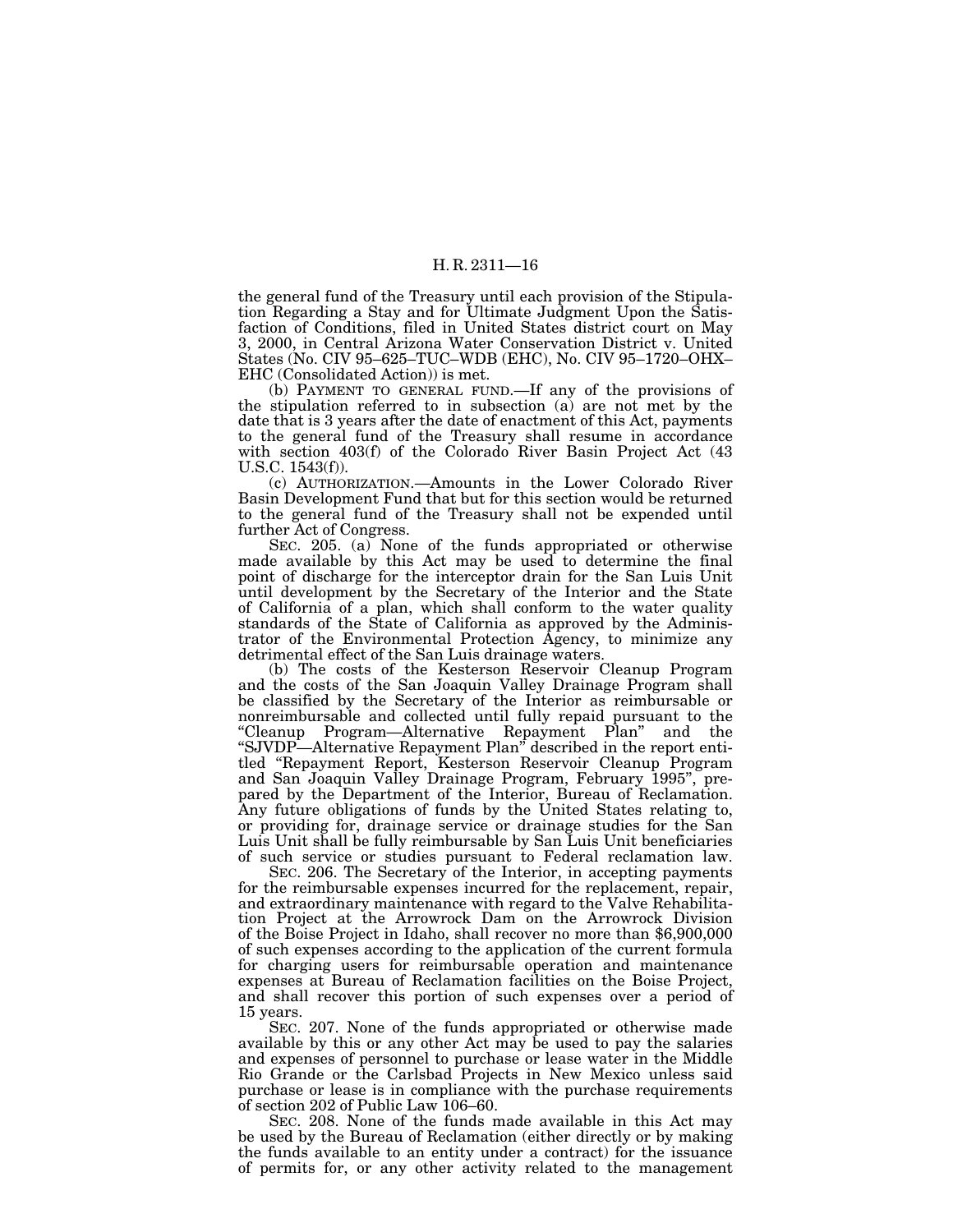of, commercial rafting activities within the Auburn State Recreation Area, California, until the requirements of the National Environmental Policy Act of 1969 (42 U.S.C. 4321 et seq.) and the Federal Water Pollution Control Act (33 U.S.C. 12151 et seq.) are met with respect to such commercial rafting activities.

SEC. 209. (a) Section  $101(a)(6)(C)$  of the Water Resources Development Act of 1999, Public Law 106–53, is amended to read

 $\lq{\rm ^{\prime}}$  (C) MAKEUP OF WATER SHORTAGES CAUSED BY FLOOD CONTROL OPERATION.—

"(i) IN GENERAL.—The Secretary of the Interior shall enter into, or modify, such agreements with the Sacramento Area Flood Control Agency regarding the operation of Folsom Dam and Reservoir as may be necessary in order that, notwithstanding any prior agreement or provision of law, 100 percent of the water needed to make up for any water shortage caused by variable flood control operation during any year at Folsom Dam, and resulting in a significant impact on recreation at Folsom Reservoir shall be replaced, to the extent the water is available for purchase, by

"(ii)  $\text{CoST}$  SHARING.—Seventy-five percent of the costs of the replacement water provided under clause (i) shall be paid for on a non-reimbursable basis by the Secretary of the Interior at Federal expense. The remaining 25 percent of such costs shall be provided by the Sacramento Area Flood Control Agency. ''(iii) LIMITATION.—To the extent that any funds

in excess of the non-Federal share are provided by the Sacramento Area Flood Control Agency, the Secretary shall reimburse such non-Federal interests for such excess funds. Costs for replacement water may not exceed 125 percent of the current average market price for raw water, as determined by the Secretary of the Interior.".

(b) CONFORMING CHANGE.—Section  $101(a)(1)(D)(ii)$  of the Water Resources Development Act of 1996, Public Law 104–303, is amended by striking "during" and all that follows through "thereafter''.

#### TITLE III

## DEPARTMENT OF ENERGY

## ENERGY PROGRAMS

#### ENERGY SUPPLY

For Department of Energy expenses including the purchase, construction, and acquisition of plant and capital equipment, and other expenses necessary for energy supply activities in carrying out the purposes of the Department of Energy Organization Act (42 U.S.C. 7101 et seq.), including the acquisition or condemnation of any real property or any facility or for plant or facility acquisition, construction, or expansion; and the purchase of not to exceed 17 passenger motor vehicles for replacement only, \$666,726,000, to remain available until expended.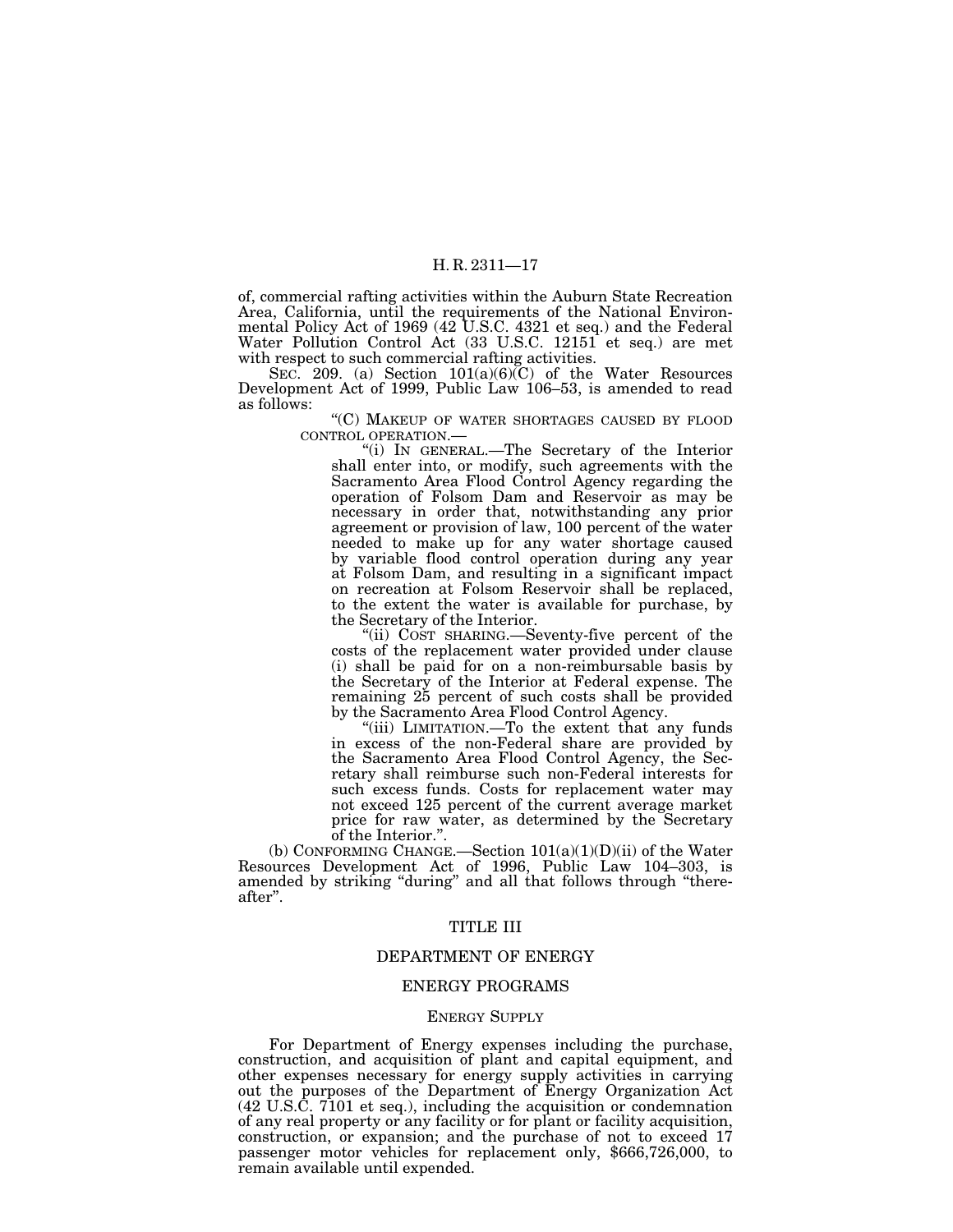#### NON-DEFENSE ENVIRONMENTAL MANAGEMENT

For Department of Energy expenses, including the purchase, construction and acquisition of plant and capital equipment and other expenses necessary for non-defense environmental management activities in carrying out the purposes of the Department of Energy Organization Act (42 U.S.C. 7101 et seq.), including the acquisition or condemnation of any real property or any facility or for plant or facility acquisition, construction, or expansion, \$236,372,000, to remain available until expended: *Provided*, That funding for the West Valley Demonstration Project shall be reduced in subsequent fiscal years to the minimum necessary to maintain the project in a safe and stable condition, unless, not later than September 30, 2002, the Secretary: (1) provides written notification to the Committees on Appropriations of the House of Representatives and the Senate that agreement has been reached with the State of New York on the final scope of Federal activities at the West Valley site and on the respective Federal and State cost shares for those activities; (2) submits a written copy of that agreement to the Committees on Appropriations of the House of Representatives and the Senate; and (3) provides a written certification that the Federal actions proposed in the agreement will be in full compliance with all relevant Federal statutes and are in the best interest of the Federal Government.

#### URANIUM FACILITIES MAINTENANCE AND REMEDIATION

For necessary expenses to maintain, decontaminate, decommission, and otherwise remediate uranium processing facilities, \$418,425,000, of which \$299,641,000 shall be derived from the Uranium Enrichment Decontamination and Decommissioning Fund, all of which shall remain available until expended.

#### **SCIENCE**

For Department of Energy expenses including the purchase, construction and acquisition of plant and capital equipment, and other expenses necessary for science activities in carrying out the purposes of the Department of Energy Organization Act (42 U.S.C. 7101 et seq.), including the acquisition or condemnation of any real property or facility or for plant or facility acquisition, construction, or expansion, and purchase of not to exceed 25 passenger motor vehicles for replacement only, \$3,233,100,000, to remain available until expended.

#### NUCLEAR WASTE DISPOSAL

For nuclear waste disposal activities to carry out the purposes of Public Law 97–425, as amended, including the acquisition of real property or facility construction or expansion, \$95,000,000, to remain available until expended and to be derived from the Nuclear Waste Fund: *Provided*, That not to exceed \$2,500,000 shall be provided to the State of Nevada solely for expenditures, other than salaries and expenses of State employees, to conduct scientific oversight responsibilities pursuant to the Nuclear Waste Policy Act of 1982, Public Law 97–425, as amended: *Provided further*, That \$6,000,000 shall be provided to affected units of local governments, as defined in Public Law 97–425, to conduct appropriate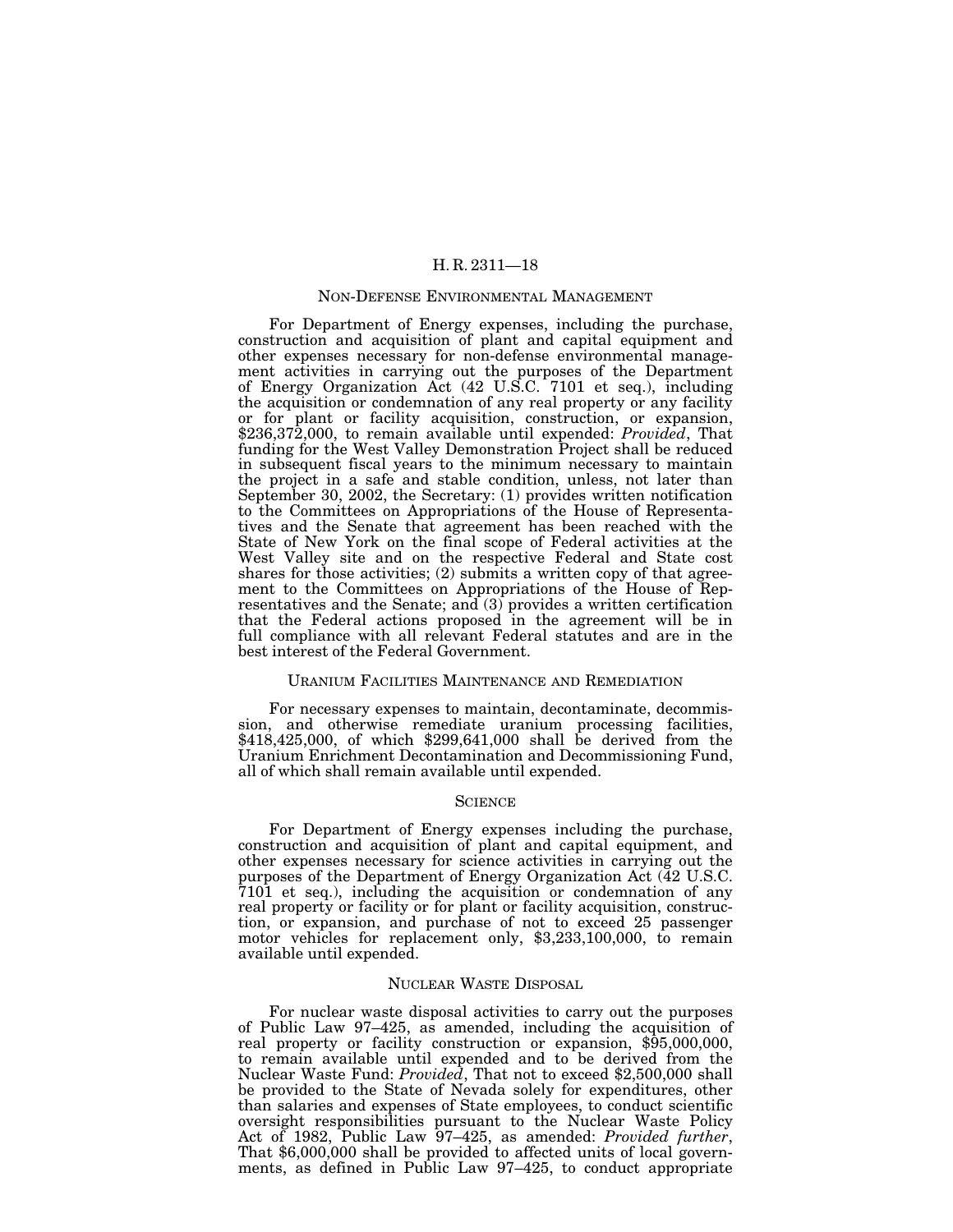activities pursuant to the Act: *Provided further*, That the distribution of the funds as determined by the units of local government shall be approved by the Department of Energy: Provided further, That the funds for the State of Nevada shall be made available solely to the Nevada Division of Emergency Management by direct payment and units of local government by direct payment: *Provided further*, That within 90 days of the completion of each Federal fiscal year, the Nevada Division of Emergency Management and the Governor of the State of Nevada and each local entity shall provide certification to the Department of Energy that all funds expended from such payments have been expended for activities authorized by Public Law 97–425 and this Act. Failure to provide such certification shall cause such entity to be prohibited from any further funding provided for similar activities: *Provided further*, That none of the funds herein appropriated may be: (1) used directly or indirectly to influence legislative action on any matter pending before Congress or a State legislature or for lobbying activity as provided in 18 U.S.C. 1913; (2) used for litigation expenses; or (3) used to support multi-State efforts or other coalition building activities inconsistent with the restrictions contained in this Act: *Provided further*, That all proceeds and recoveries realized by the Secretary in carrying out activities authorized by the Nuclear Waste Policy Act of 1982, Public Law 97–425, as amended, including but not limited to, any proceeds from the sale of assets, shall be available without further appropriation and shall remain available until expended.

#### DEPARTMENTAL ADMINISTRATION

#### (INCLUDING TRANSFER OF FUNDS)

For salaries and expenses of the Department of Energy necessary for departmental administration in carrying out the purposes of the Department of Energy Organization Act (42 U.S.C. 7101 et seq.), including the hire of passenger motor vehicles and official reception and representation expenses (not to exceed \$35,000), \$210,853,000, to remain available until expended, plus such additional amounts as necessary to cover increases in the estimated amount of cost of work for others notwithstanding the provisions of the Anti-Deficiency Act (31 U.S.C. 1511 et seq.): *Provided*, That such increases in cost of work are offset by revenue increases of the same or greater amount, to remain available until expended:<br>*Provided further*, That moneys received by the Department for miscellaneous revenues estimated to total \$137,810,000 in fiscal year 2002 may be retained and used for operating expenses within this account, and may remain available until expended, as authorized by section 201 of Public Law 95–238, notwithstanding the provisions of 31 U.S.C. 3302: *Provided further*, That the sum herein appropriated shall be reduced by the amount of miscellaneous revenues received during fiscal year 2002 so as to result in a final fiscal year 2002 appropriation from the General Fund estimated at not more than \$73,043,000.

#### OFFICE OF THE INSPECTOR GENERAL

For necessary expenses of the Office of the Inspector General in carrying out the provisions of the Inspector General Act of 1978, as amended, \$32,430,000, to remain available until expended.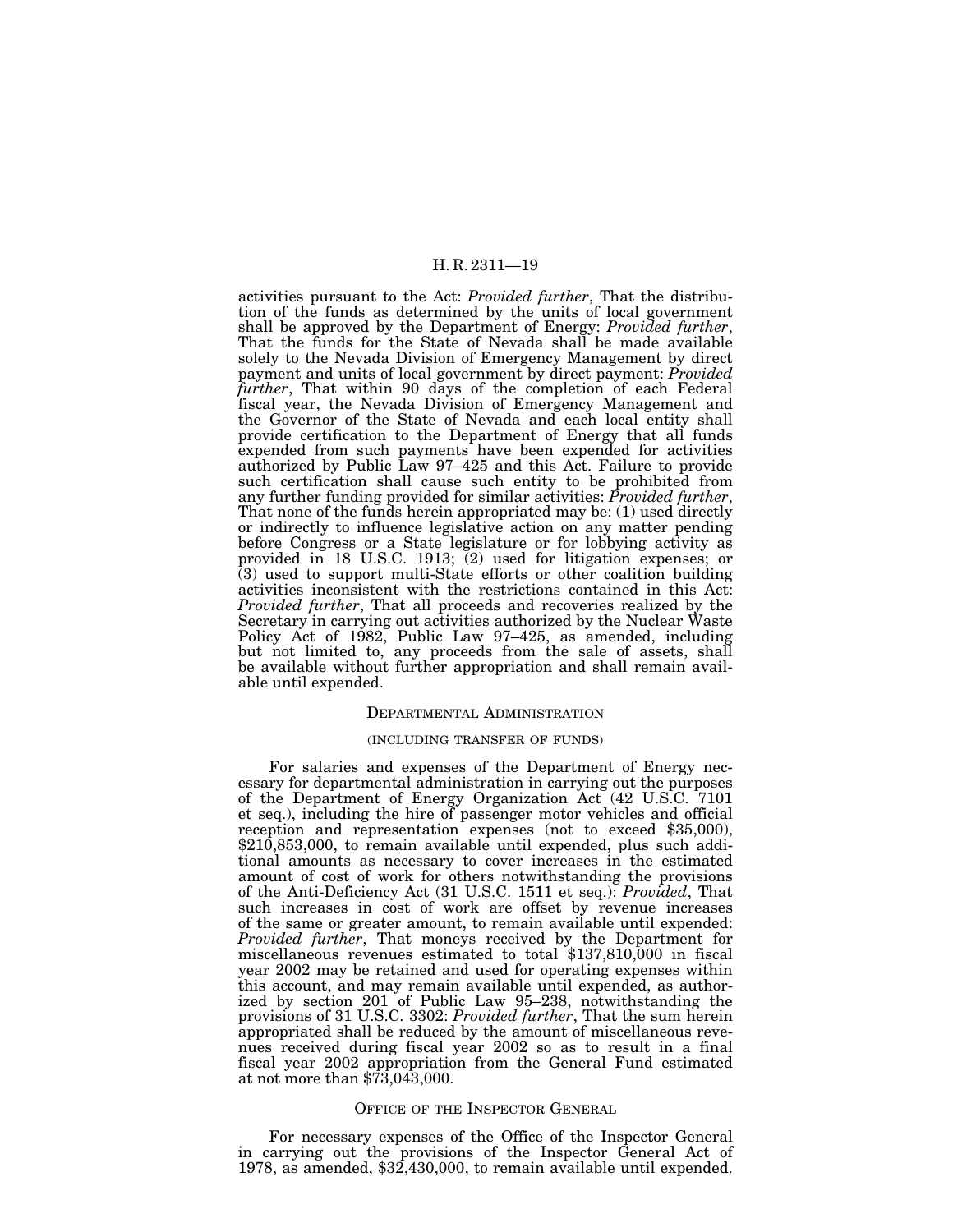## ATOMIC ENERGY DEFENSE ACTIVITIES

#### NATIONAL NUCLEAR SECURITY ADMINISTRATION

#### WEAPONS ACTIVITIES

For Department of Energy expenses, including the purchase, construction, and acquisition of plant and capital equipment and other incidental expenses necessary for atomic energy defense weapons activities in carrying out the purposes of the Department of Energy Organization Act (42 U.S.C. 7101 et seq.), including the acquisition or condemnation of any real property or any facility or for plant or facility acquisition, construction, or expansion; and the purchase of not to exceed 11 passenger motor vehicles for replacement only, \$5,429,238,000, to remain available until expended.

#### DEFENSE NUCLEAR NONPROLIFERATION

For Department of Energy expenses, including the purchase, construction and acquisition of plant and capital equipment and other incidental expenses necessary for atomic energy defense, defense nuclear nonproliferation activities, in carrying out the purposes of the Department of Energy Organization Act (42 U.S.C. 7101 et seq.), including the acquisition or condemnation of any real property or any facility or for plant or facility acquisition, construction, or expansion, \$803,586,000, to remain available until expended.

#### NAVAL REACTORS

For Department of Energy expenses necessary for naval reactors activities to carry out the Department of Energy Organization Act (42 U.S.C. 7101 et seq.), including the acquisition (by purchase, condemnation, construction, or otherwise) of real property, plant, and capital equipment, facilities, and facility expansion, \$688,045,000, to remain available until expended.

#### OFFICE OF THE ADMINISTRATOR

For necessary expenses of the Office of the Administrator of the National Nuclear Security Administration, including official reception and representation expenses (not to exceed \$12,000), \$312,596,000, to remain available until expended.

#### ENVIRONMENTAL AND OTHER DEFENSE ACTIVITIES

#### DEFENSE ENVIRONMENTAL RESTORATION AND WASTE MANAGEMENT

For Department of Energy expenses, including the purchase, construction, and acquisition of plant and capital equipment and other expenses necessary for atomic energy defense environmental restoration and waste management activities in carrying out the purposes of the Department of Energy Organization Act (42 U.S.C. 7101 et seq.), including the acquisition or condemnation of any real property or any facility or for plant or facility acquisition, construction, or expansion; and the purchase of not to exceed 30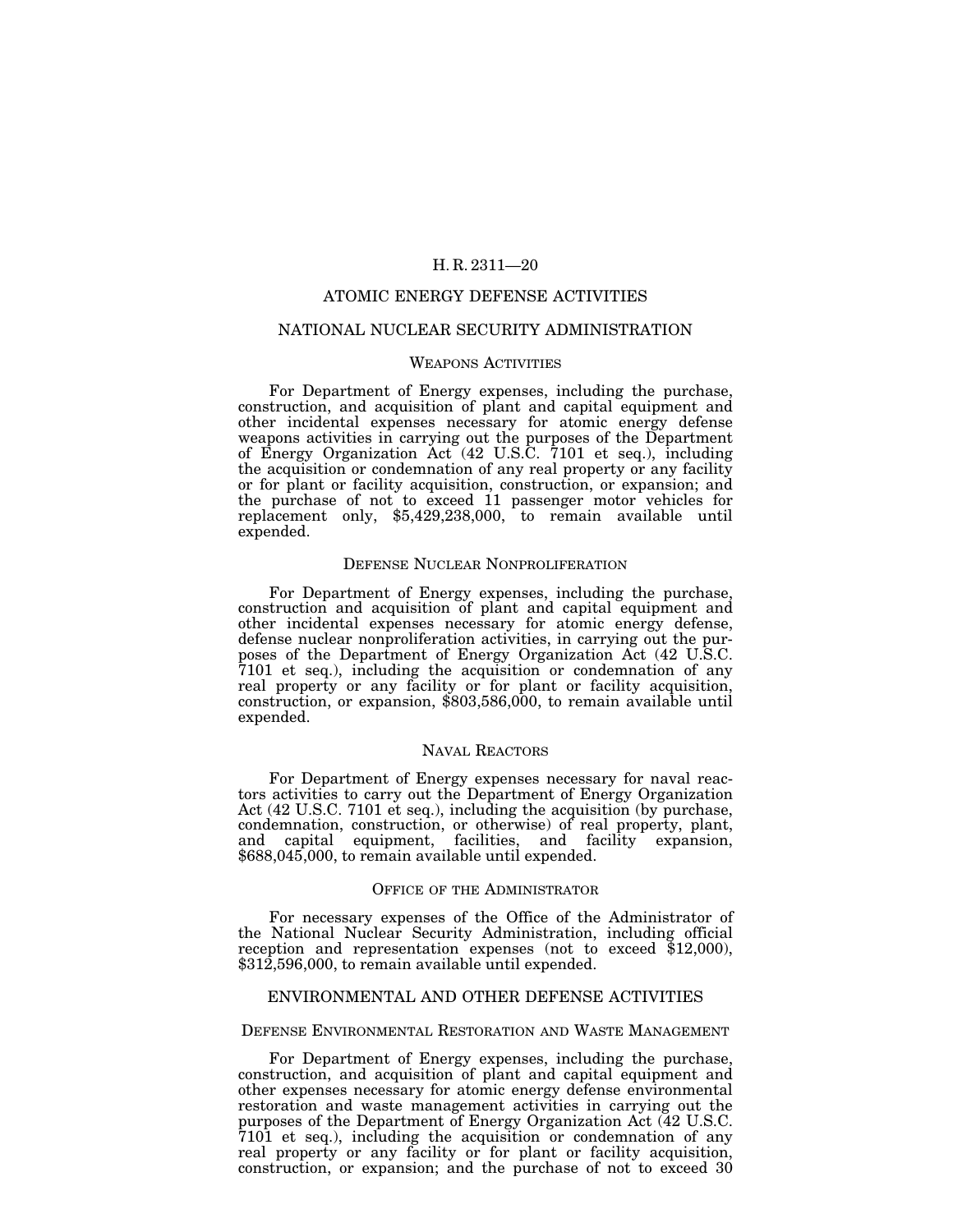passenger motor vehicles, of which 27 shall be for replacement only, \$5,234,576,000, to remain available until expended.

#### DEFENSE FACILITIES CLOSURE PROJECTS

For expenses of the Department of Energy to accelerate the closure of defense environmental management sites, including the purchase, construction, and acquisition of plant and capital equipment and other necessary expenses, \$1,092,878,000, to remain available until expended.

## DEFENSE ENVIRONMENTAL MANAGEMENT PRIVATIZATION

For Department of Energy expenses for privatization projects necessary for atomic energy defense environmental management activities authorized by the Department of Energy Organization Act (42 U.S.C. 7101 et seq.), \$153,537,000, to remain available until expended.

## OTHER DEFENSE ACTIVITIES

For Department of Energy expenses, including the purchase, construction, and acquisition of plant and capital equipment and other expenses necessary for atomic energy defense, other defense activities, in carrying out the purposes of the Department of Energy Organization Act  $(42 \text{ U.S.C. } 7101 \text{ et seq.})$ , including the acquisition or condemnation of any real property or any facility or for plant or facility acquisition, construction, or expansion, \$544,044,000, to remain available until expended.

#### DEFENSE NUCLEAR WASTE DISPOSAL

For nuclear waste disposal activities to carry out the purposes of Public Law 97–425, as amended, including the acquisition of real property or facility construction or expansion, \$280,000,000, to remain available until expended.

#### POWER MARKETING ADMINISTRATIONS

## BONNEVILLE POWER ADMINISTRATION FUND

Expenditures from the Bonneville Power Administration Fund, established pursuant to Public Law 93–454, are approved for official reception and representation expenses in an amount not to exceed \$1,500.

During fiscal year 2002, no new direct loan obligations may be made.

#### OPERATION AND MAINTENANCE, SOUTHEASTERN POWER ADMINISTRATION

For necessary expenses of operation and maintenance of power transmission facilities and of marketing electric power and energy, including transmission wheeling and ancillary services, pursuant to the provisions of section 5 of the Flood Control Act of 1944 (16 U.S.C. 825s), as applied to the southeastern power area, \$4,891,000, to remain available until expended; in addition, notwithstanding the provisions of 31 U.S.C. 3302, up to \$8,000,000 collected by the Southeastern Power Administration pursuant to the Flood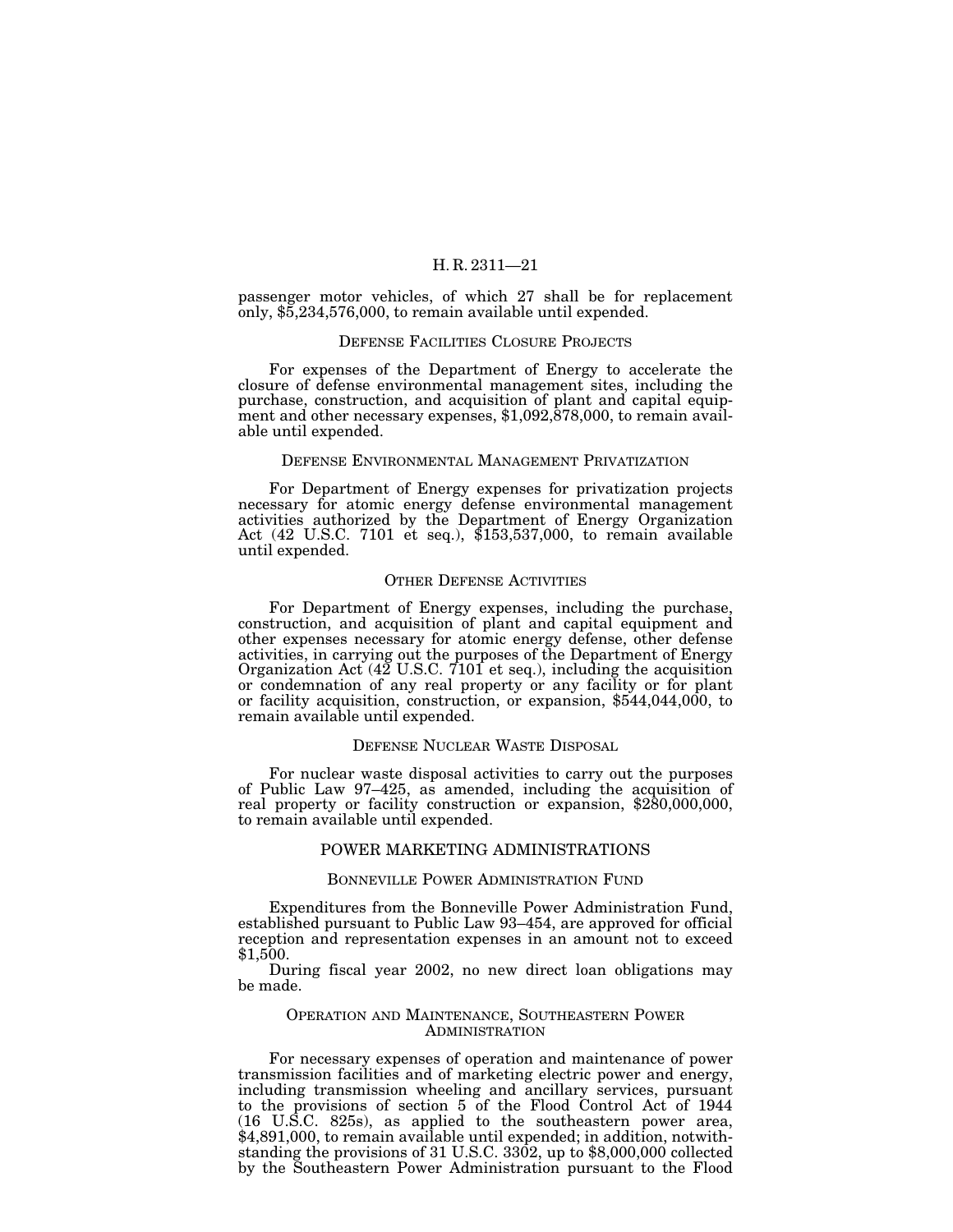Control Act to recover purchase power and wheeling expenses shall be credited to this account as offsetting collections, to remain available until expended for the sole purpose of making purchase power and wheeling expenditures.

#### OPERATION AND MAINTENANCE, SOUTHWESTERN POWER ADMINISTRATION

For necessary expenses of operation and maintenance of power transmission facilities and of marketing electric power and energy, and for construction and acquisition of transmission lines, substations and appurtenant facilities, and for administrative expenses, including official reception and representation expenses in an amount not to exceed \$1,500 in carrying out the provisions of section 5 of the Flood Control Act of 1944 (16 U.S.C. 825s), as applied to the southwestern power area, \$28,038,000, to remain available until expended; in addition, notwithstanding the provisions of 31 U.S.C. 3302, not to exceed \$5,200,000 in reimbursements, to remain available until expended: *Provided*, That up to \$1,512,000 collected by the Southwestern Power Administration pursuant to the Flood Control Act to recover purchase power and wheeling expenses shall be credited to this account as offsetting collections, to remain available until expended for the sole purpose of making purchase power and wheeling expenditures.

## CONSTRUCTION, REHABILITATION, OPERATION AND MAINTENANCE, WESTERN AREA POWER ADMINISTRATION

For carrying out the functions authorized by title III, section  $302(a)(1)(E)$  of the Act of August 4, 1977 (42 U.S.C. 7152), and other related activities including conservation and renewable resources programs as authorized, including official reception and representation expenses in an amount not to exceed \$1,500, \$171,938,000, to remain available until expended, of which \$166,651,000 shall be derived from the Department of the Interior Reclamation Fund: *Provided*, That of the amount herein appropriated, \$6,000,000 is for deposit into the Utah Reclamation Mitigation and Conservation Account pursuant to title IV of the Reclamation Projects Authorization and Adjustment Act of 1992: *Provided* further, That up to \$152,624,000 collected by the Western Area Power Administration pursuant to the Flood Control Act of 1944 and the Reclamation Project Act of 1939 to recover purchase power and wheeling expenses shall be credited to this account as offsetting collections, to remain available until expended for the sole purpose of making purchase power and wheeling expenditures.

## FALCON AND AMISTAD OPERATING AND MAINTENANCE FUND

For operation, maintenance, and emergency costs for the hydroelectric facilities at the Falcon and Amistad Dams, \$2,663,000, to remain available until expended, and to be derived from the Falcon and Amistad Operating and Maintenance Fund of the Western Area Power Administration, as provided in section 423 of the Foreign Relations Authorization Act, Fiscal Years 1994 and 1995.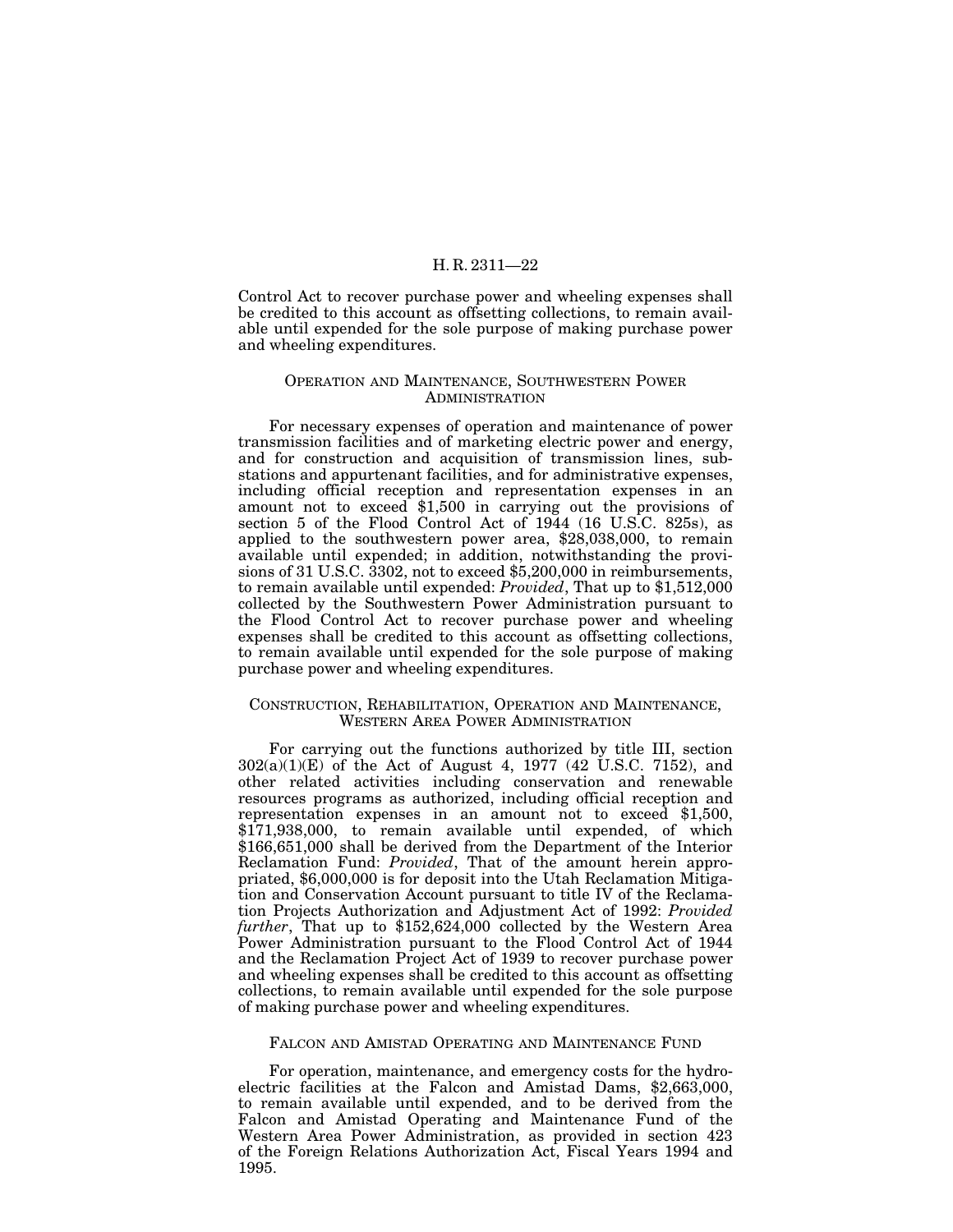#### FEDERAL ENERGY REGULATORY COMMISSION

#### SALARIES AND EXPENSES

For necessary expenses of the Federal Energy Regulatory Commission to carry out the provisions of the Department of Energy Organization Act (42 U.S.C. 7101 et seq.), including services as authorized by 5 U.S.C. 3109, the hire of passenger motor vehicles, and official reception and representation expenses (not to exceed \$3,000), \$184,155,000, to remain available until expended: *Provided*, That notwithstanding any other provision of law, not to exceed \$184,155,000 of revenues from fees and annual charges, and other services and collections in fiscal year 2002 shall be retained and used for necessary expenses in this account, and shall remain available until expended: *Provided further*, That the sum herein appropriated from the General Fund shall be reduced as revenues are received during fiscal year 2002 so as to result in a final fiscal year 2002 appropriation from the General Fund estimated at not more than \$0: *Provided further*, That the Commission is authorized an additional 5 senior executive service positions.

## GENERAL PROVISIONS

#### DEPARTMENT OF ENERGY

SEC. 301. (a) None of the funds appropriated by this Act may be used to award a management and operating contract, or award a significant extension or expansion to an existing management and operating contract, unless such contract is awarded using competitive procedures or the Secretary of Energy grants, on a case-by-case basis, a waiver to allow for such a deviation. The Secretary may not delegate the authority to grant such a waiver.

(b) At least 60 days before a contract award for which the Secretary intends to grant such a waiver, the Secretary shall submit to the Subcommittees on Energy and Water Development of the Committees on Appropriations of the House of Representatives and the Senate a report notifying the Subcommittees of the waiver and setting forth, in specificity, the substantive reasons why the Secretary believes the requirement for competition should be waived for this particular award.

SEC. 302. None of the funds appropriated by this Act may be used to—

(1) develop or implement a workforce restructuring plan that covers employees of the Department of Energy; or

(2) provide enhanced severance payments or other benefits for employees of the Department of Energy,

under section 3161 of the National Defense Authorization Act for Fiscal Year 1993 (Public Law 102–484; 42 U.S.C. 7274h).

SEC. 303. None of the funds appropriated by this Act may be used to augment the \$20,000,000 made available for obligation by this Act for severance payments and other benefits and community assistance grants under section 3161 of the National Defense Authorization Act for Fiscal Year 1993 (Public Law 102–484; 42 U.S.C. 7274h) unless the Department of Energy submits a reprogramming request subject to approval by the appropriate Congressional committees.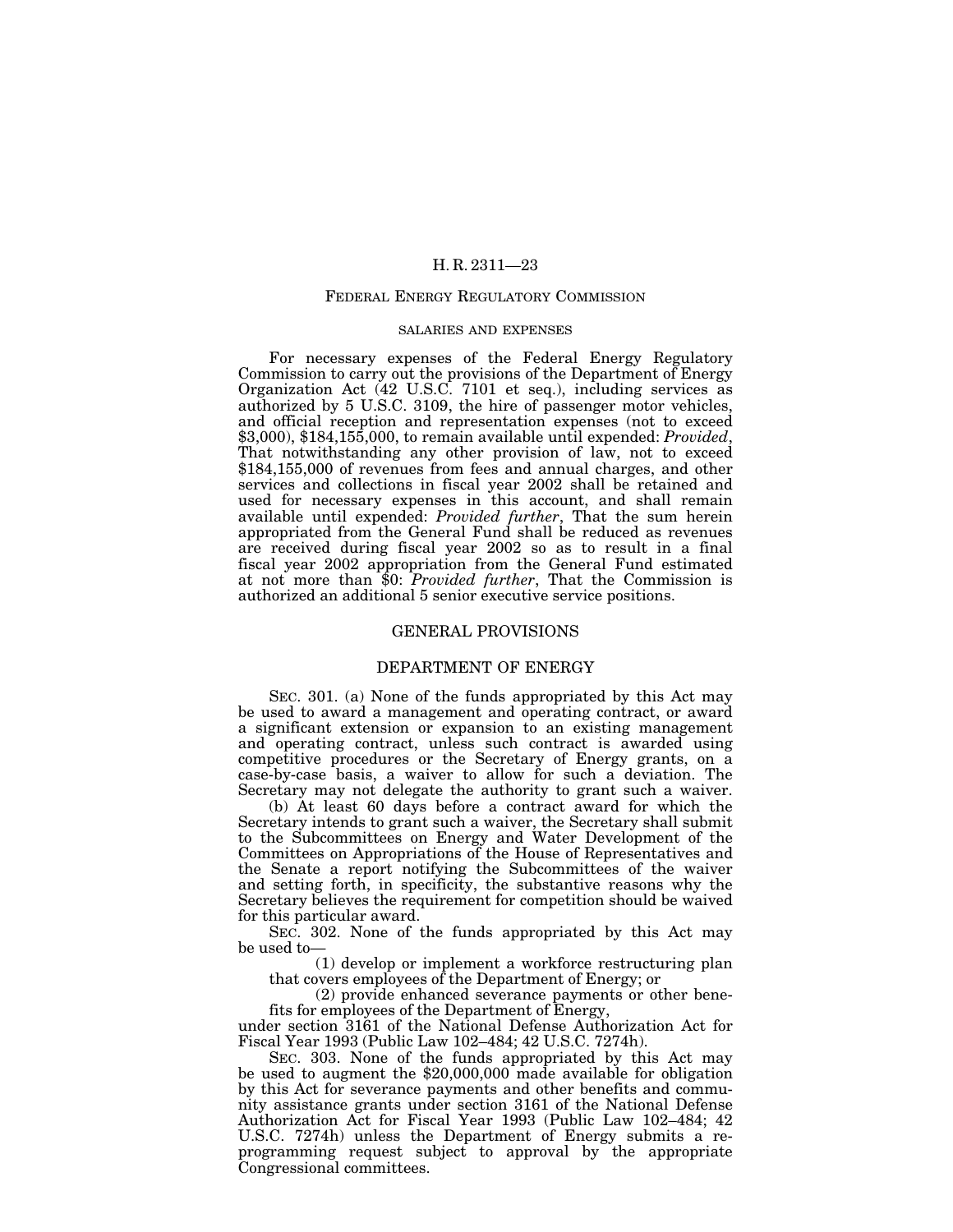SEC. 304. None of the funds appropriated by this Act may be used to prepare or initiate Requests For Proposals (RFPs) for a program if the program has not been funded by Congress.

#### (TRANSFERS OF UNEXPENDED BALANCES)

SEC. 305. The unexpended balances of prior appropriations provided for activities in this Act may be transferred to appropriation accounts for such activities established pursuant to this title. Balances so transferred may be merged with funds in the applicable established accounts and thereafter may be accounted for as one fund for the same time period as originally enacted.

SEC. 306. None of the funds in this or any other Act for the Administrator of the Bonneville Power Administration may be used to enter into any agreement to perform energy efficiency services outside the legally defined Bonneville service territory, with the exception of services provided internationally, including services provided on a reimbursable basis, unless the Administrator certifies in advance that such services are not available from private sector businesses.

SEC. 307. When the Department of Energy makes a user facility available to universities and other potential users, or seeks input from universities and other potential users regarding significant characteristics or equipment in a user facility or a proposed user facility, the Department shall ensure broad public notice of such availability or such need for input to universities and other potential users. When the Department of Energy considers the participation of a university or other potential user as a formal partner in the establishment or operation of a user facility, the Department shall employ full and open competition in selecting such a partner. For purposes of this section, the term "user facility" includes, but is not limited to: (1) a user facility as described in section  $2203(a)(2)$ of the Energy Policy Act of  $1992$  (42 U.S.C.  $13503(a)(2)$ ); (2) a National Nuclear Security Administration Defense Programs Technology Deployment Center/User Facility; and (3) any other Departmental facility designated by the Department as a user facility.

SEC. 308. None of the funds in this Act may be used to dispose of transuranic waste in the Waste Isolation Pilot Plant which contains concentrations of plutonium in excess of 20 percent by weight for the aggregate of any material category on the date of enactment of this Act, or is generated after such date. For the purposes of this section, the material categories of transuranic waste at the Rocky Flats Environmental Technology Site include: (1) ash residues; (2) salt residues; (3) wet residues; (4) direct repackage residues; and (5) scrub alloy as referenced in the "Final Environmental Impact Statement on Management of Certain Plutonium Residues and Scrub Alloy Stored at the Rocky Flats Environmental

Technology Site''. SEC. 309. The Administrator of the National Nuclear Security Administration may authorize the plant manager of a covered nuclear weapons production plant to engage in research, development, and demonstration activities with respect to the engineering and manufacturing capabilities at such plant in order to maintain and enhance such capabilities at such plant: *Provided*, That of the amount allocated to a covered nuclear weapons production plant each fiscal year from amounts available to the Department of Energy for such fiscal year for national security programs, not more than an amount equal to 2 percent of such amount may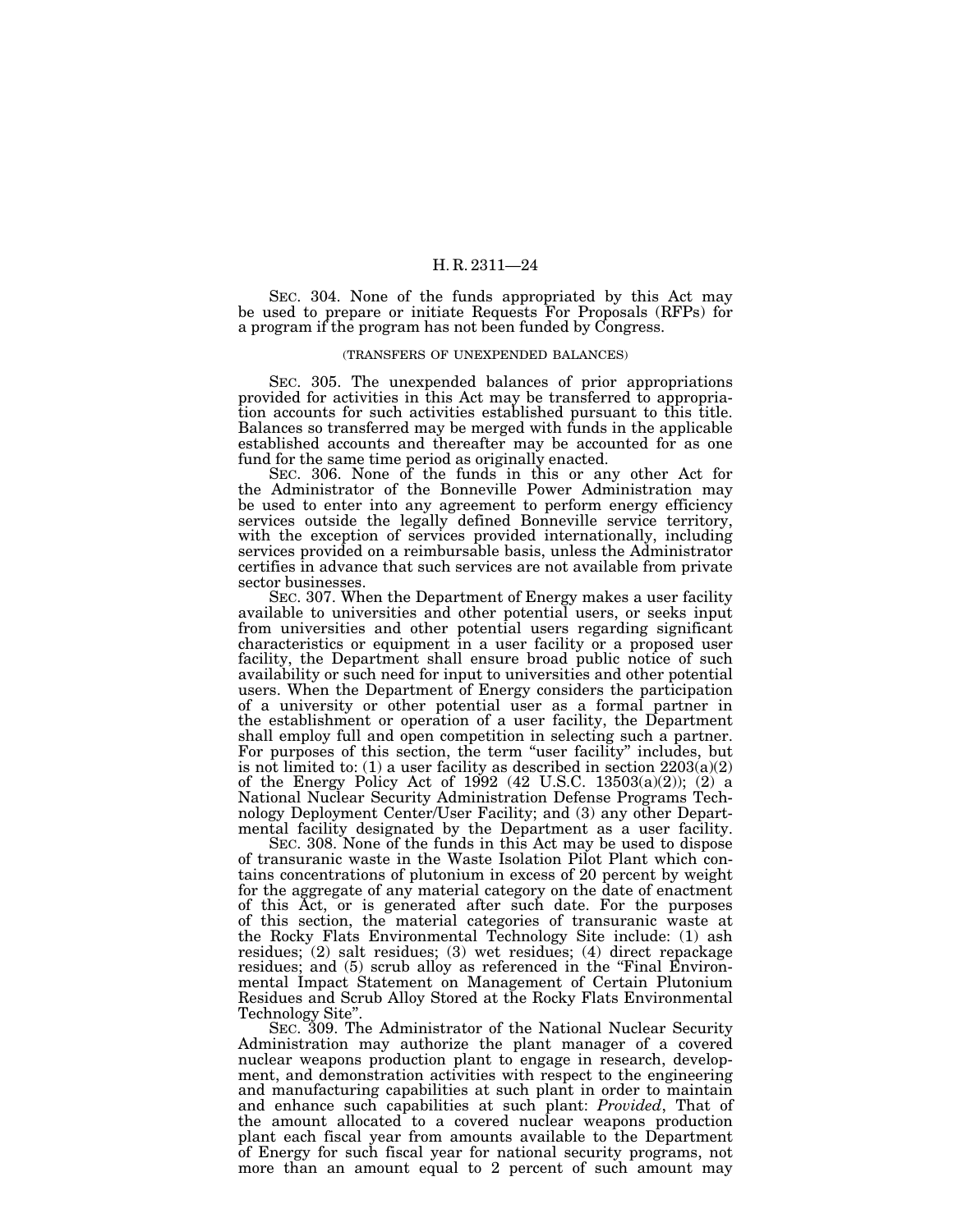be used for these activities: *Provided further*, That for purposes of this section, the term ''covered nuclear weapons production plant'' means the following:

(1) the Kansas City Plant, Kansas City, Missouri;

(2) the Y–12 Plant, Oak Ridge, Tennessee;

(3) the Pantex Plant, Amarillo, Texas; and

(4) the Savannah River Plant, South Carolina.

SEC. 310. The Administrator of the National Nuclear Security Administration may authorize the manager of the Nevada Operations Office to engage in research, development, and demonstration activities with respect to the development, test, and evaluation capabilities necessary for operations and readiness of the Nevada Test Site: *Provided*, That of the amount allocated to the Nevada Operations Office each fiscal year from amounts available to the Department of Energy for such fiscal year for national security programs at the Nevada Test Site, not more than an amount equal to 2 percent of such amount may be used for these activities.

SEC. 311. DEPLETED URANIUM HEXAFLUORIDE. Section 1 of Public Law 105–204 is amended in subsection (b)—

 $(1)$  by inserting "except as provided in subsection  $(c)$ ," after ''1321–349),''; and

(2) by striking "fiscal year 2002" and inserting "fiscal year  $2005$ ".

SEC. 312. PROHIBITION OF OIL AND GAS DRILLING IN THE FINGER LAKES NATIONAL FOREST, NEW YORK. No Federal permit or lease shall be issued for oil or gas drilling in the Finger Lakes National Forest, New York, during fiscal year 2002.

## TITLE IV

## INDEPENDENT AGENCIES

## APPALACHIAN REGIONAL COMMISSION

For expenses necessary to carry out the programs authorized by the Appalachian Regional Development Act of 1965, as amended, notwithstanding section 405 of said Act, and, for necessary expenses for the Federal Co-Chairman and the alternate on the Appalachian Regional Commission, for payment of the Federal share of the administrative expenses of the Commission, including services as authorized by 5 U.S.C. 3109, and hire of passenger motor vehicles, \$71,290,000, to remain available until expended.

#### DEFENSE NUCLEAR FACILITIES SAFETY BOARD

#### SALARIES AND EXPENSES

For necessary expenses of the Defense Nuclear Facilities Safety Board in carrying out activities authorized by the Atomic Energy Act of 1954, as amended by Public Law 100–456, section 1441, \$18,500,000, to remain available until expended.

#### DELTA REGIONAL AUTHORITY

#### SALARIES AND EXPENSES

For necessary expenses of the Delta Regional Authority and to carry out its activities, as authorized by the Delta Regional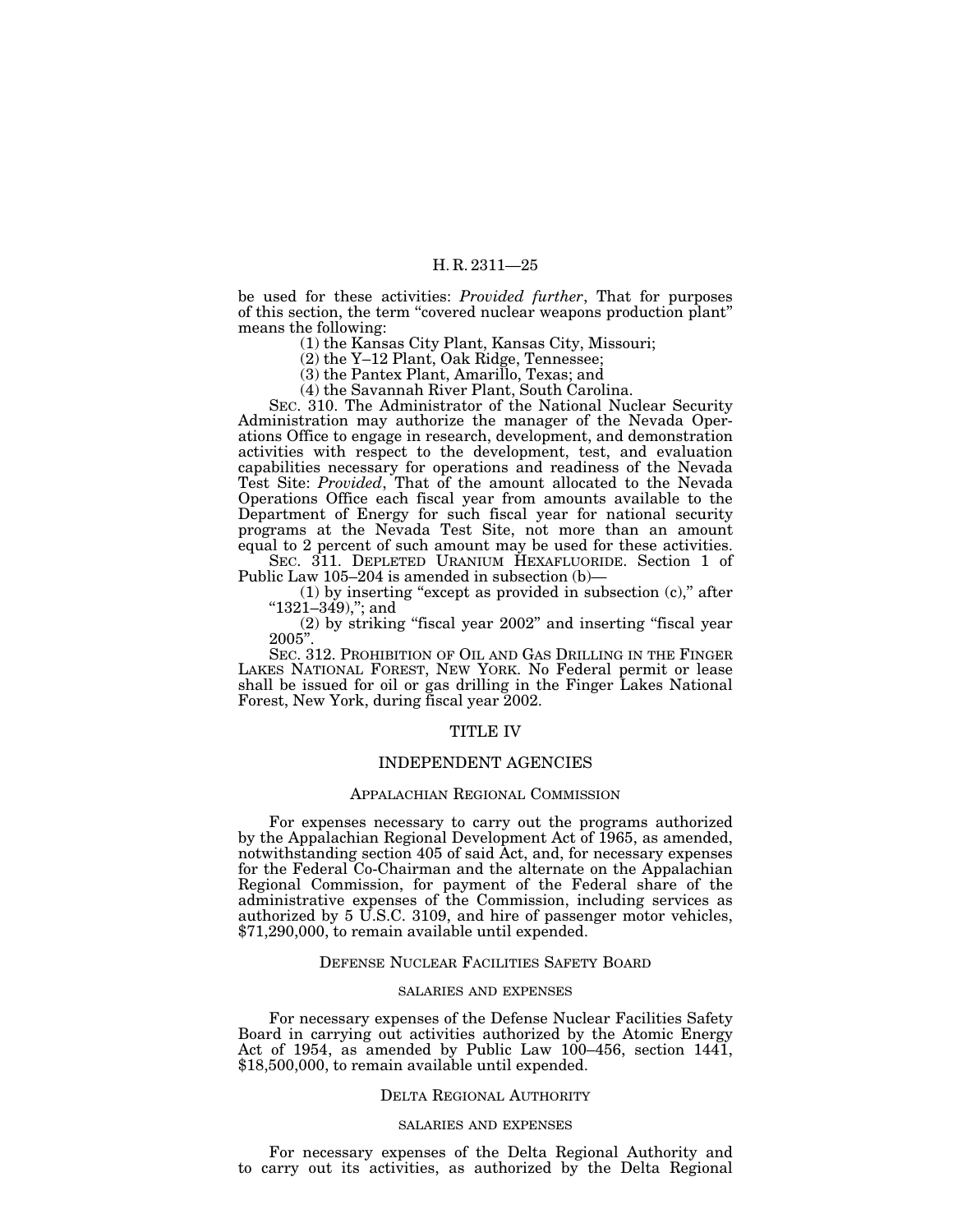Authority Act of 2000, \$10,000,000, to remain available until expended.

#### DENALI COMMISSION

For expenses of the Denali Commission including the purchase, construction and acquisition of plant and capital equipment as necessary and other expenses, \$38,000,000, to remain available until expended.

#### NUCLEAR REGULATORY COMMISSION

#### SALARIES AND EXPENSES

For necessary expenses of the Commission in carrying out the purposes of the Energy Reorganization Act of 1974, as amended, and the Atomic Energy Act of 1954, as amended, including official representation expenses (not to exceed \$15,000), and purchase of promotional items for use in the recruitment of individuals for employment, \$516,900,000, to remain available until expended: *Provided*, That of the amount appropriated herein, \$23,650,000 shall be derived from the Nuclear Waste Fund: *Provided further*, That revenues from licensing fees, inspection services, and other services and collections estimated at \$473,520,000 in fiscal year 2002 shall be retained and used for necessary salaries and expenses in this account, notwithstanding 31 U.S.C. 3302, and shall remain available until expended: *Provided further*, That the sum herein appropriated shall be reduced by the amount of revenues received during fiscal year 2002 so as to result in a final fiscal year 2002 appropriation estimated at not more than \$43,380,000: *Provided further*, That, notwithstanding any other provision of law, no funds made available under this or any other Act may be expended by the Commission to implement or enforce any part of 10 CFR part 35, as adopted by the Commission on October 23, 2000, with respect to diagnostic nuclear medicine, except those parts which establish training and experience requirements for persons seeking licensing as authorized users, until such time as the Commission has reexamined 10 CFR part 35 and provided a report to the Congress which explains why the burden imposed by 10 CFR part 35 could not be further reduced.

#### OFFICE OF INSPECTOR GENERAL

For necessary expenses of the Office of Inspector General in carrying out the provisions of the Inspector General Act of 1978, as amended, \$6,180,000, to remain available until expended: *Provided*, That revenues from licensing fees, inspection services, and other services and collections estimated at \$5,933,000 in fiscal year 2002 shall be retained and be available until expended, for necessary salaries and expenses in this account notwithstanding 31 U.S.C. 3302: *Provided further*, That the sum herein appropriated shall be reduced by the amount of revenues received during fiscal year 2002 so as to result in a final fiscal year 2002 appropriation estimated at not more than \$247,000.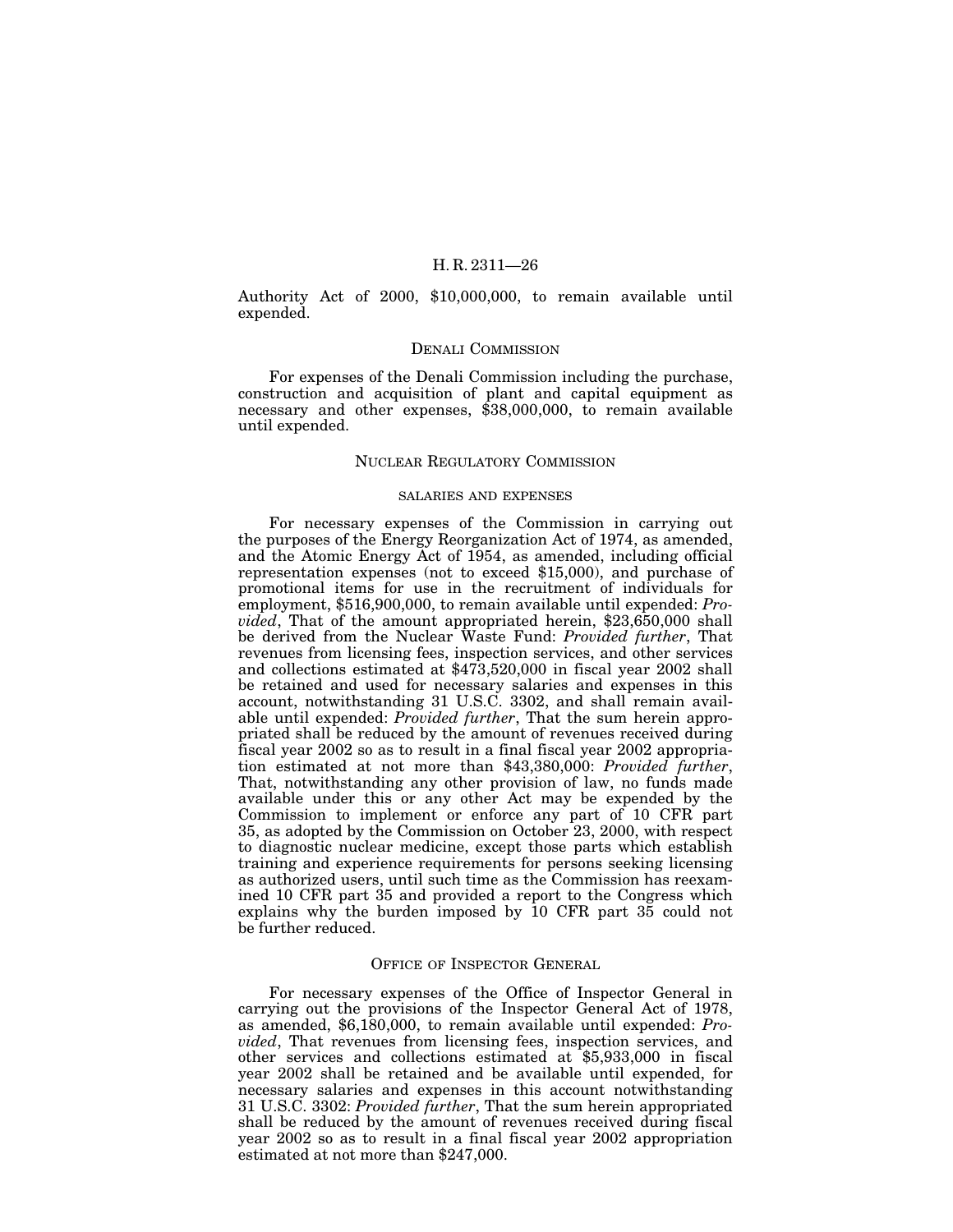#### NUCLEAR WASTE TECHNICAL REVIEW BOARD

#### SALARIES AND EXPENSES

For necessary expenses of the Nuclear Waste Technical Review Board, as authorized by Public Law 100–203, section 5051, \$3,100,000, to be derived from the Nuclear Waste Fund, and to remain available until expended.

#### TITLE V

## GENERAL PROVISIONS

SEC. 501. None of the funds appropriated by this Act may be used in any way, directly or indirectly, to influence congressional action on any legislation or appropriation matters pending before Congress, other than to communicate to Members of Congress as described in 18 U.S.C. 1913.

SEC. 502. (a) PURCHASE OF AMERICAN-MADE EQUIPMENT AND PRODUCTS.—It is the sense of the Congress that, to the greatest extent practicable, all equipment and products purchased with funds made available in this Act should be American-made.

(b) NOTICE REQUIREMENT.—In providing financial assistance to, or entering into any contract with, any entity using funds made available in this Act, the head of each Federal agency, to the greatest extent practicable, shall provide to such entity a notice describing the statement made in subsection (a) by the Congress.

(c) PROHIBITION OF CONTRACTS WITH PERSONS FALSELY LABELING PRODUCTS AS MADE IN AMERICA.—If it has been finally determined by a court or Federal agency that any person intentionally affixed a label bearing a ''Made in America'' inscription, or any inscription with the same meaning, to any product sold in or shipped to the United States that is not made in the United States, the person shall be ineligible to receive any contract or subcontract made with funds made available in this Act, pursuant to the debarment, suspension, and ineligibility procedures described in sections 9.400 through 9.409 of title 48, Code of Federal Regulations.

SEC. 503. The Secretary of the Army shall conduct and submit to Congress a study that examines the known and potential environmental effects of oil and gas drilling activity in the Great Lakes (including effects on the shorelines and water of the Great Lakes): *Provided*, That during the fiscal years 2002 and 2003, no Federal or State permit or lease shall be issued for new oil and gas slant, directional, or offshore drilling in or under one or more of the Great Lakes.